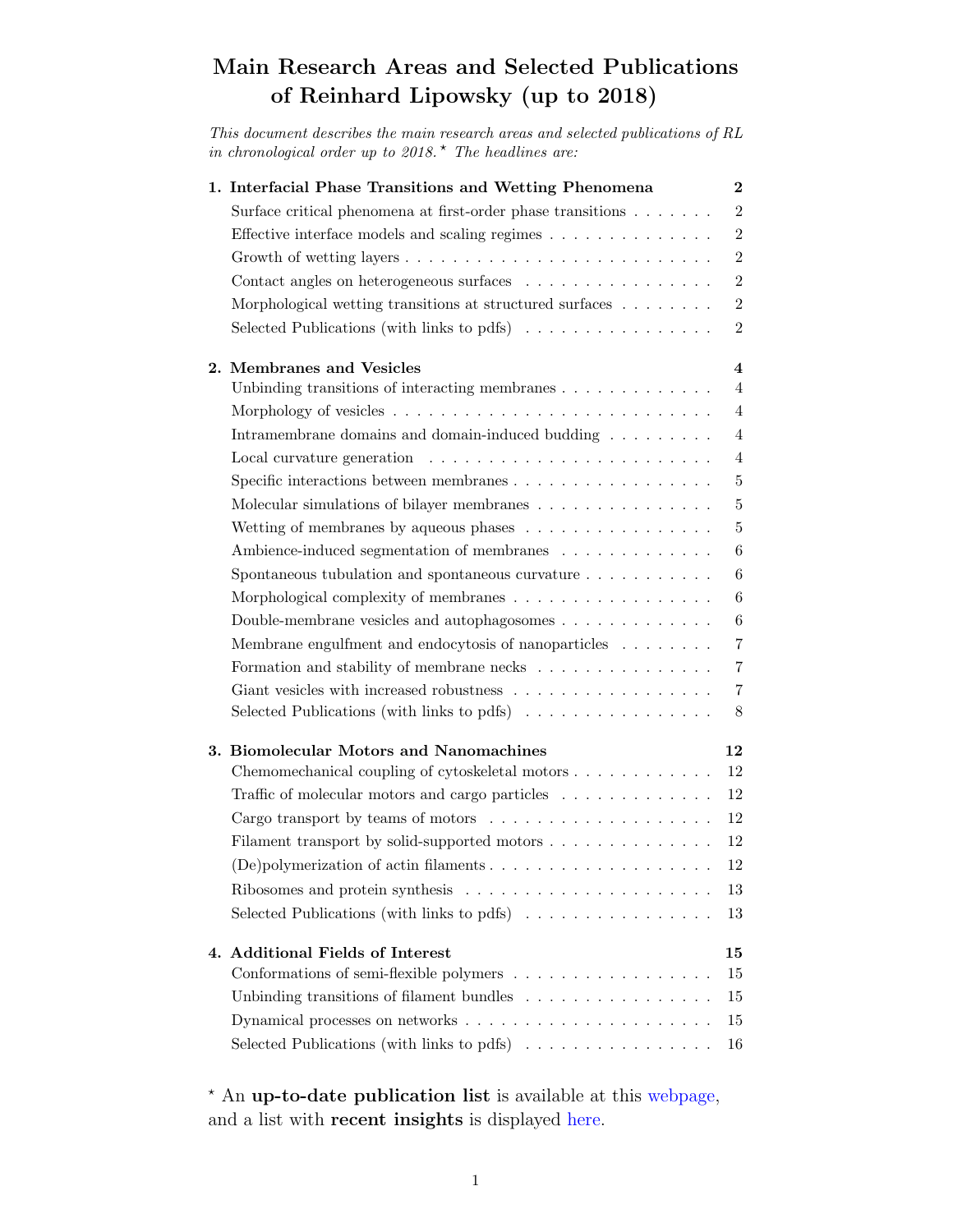# <span id="page-1-1"></span><span id="page-1-0"></span>1. Interfacial Phase Transitions and Wetting Phenomena

#### Surface critical phenomena at first-order phase transitions

Systems that undergo first-order or discontinuous phase transitions exhibit surface critical phenomena, arising from the appearance of another thermodynamic phase at the surface. [\[1,](#page-1-2) [2\]](#page-1-3). One example is provided by surface melting. [\[3\]](#page-1-4) In the latter case, the theory has been corroborated by experiments on lead  $[4, 5]$  $[4, 5]$  $[4, 5]$ and ice  $[6]$ .

#### Effective interface models and scaling regimes

A wetting layer is bounded by two interfaces. The separation of these interfaces, which corresponds to the thickness of the wetting layer, can be understood in terms of effective interface models. [\[7,](#page-2-3) [8\]](#page-2-4) The corresponding interface potentials involve both molecular interactions (van der Waals, electrostatic, polymermediated) as well as fluctuation-induced interactions arising from the configurational entropy of the interfaces. The interplay between these two types of interactions leads to several scaling regimes: a mean-field regime as well as three different fluctuation regimes. [\[8,](#page-2-4) [9,](#page-2-5) [10\]](#page-2-6) Interfacial fluctuations are particularly strong in two dimensions for which the critical behavior has been determined for all four scaling regimes. [\[11\]](#page-2-7) In three dimensions, the fluctuations are too weak to compete with long-ranged molecular interactions [\[8\]](#page-2-4) but lead to complex behavior in systems with short-ranged interactions. [\[7,](#page-2-3) [10\]](#page-2-6)

#### Growth of wetting layers

For complete wetting, the thickness of a thin wetting layer grows as  $t^{\theta}$  with time t. [\[12,](#page-2-8) [13\]](#page-2-9) For liquid layers governed by van der Waals forces, for instance, layer growth by deposition from a vapor phase is characterized by  $\theta = 1/4$ [\[12\]](#page-2-8) whereas diffusion-limited growth leads to  $\theta = 1/8$  [\[13\]](#page-2-9). The theoretically predicted growth laws have been confirmed in several experiments. [\[14,](#page-2-10) [15,](#page-2-11) [16\]](#page-2-12)

## Contact angles on heterogeneous surfaces

For a chemically and/or topographically heterogeneous surface, one often considers average contact angles as described by Cassie's and Wenzel's law. However, one may also derive a general equation for the local contact angle that varies along the contact line and directly reflects the different types of surface heterogeneities. [\[17,](#page-2-13) [18\]](#page-2-14)

#### Morphological wetting transitions at structured surfaces

Liquid droplets in contact with a chemically patterned or topographically structured substrate surface undergo shape transformations or bifurcations as one varies the liquid volume. Such morphological wetting transitions were first predicted for circular surface domains [\[19\]](#page-2-15) and then studied, both experimentally and theoretically, for striped surface domains [\[20,](#page-2-16) [21\]](#page-2-17) and for extended grooves [\[22,](#page-2-18) [23\]](#page-2-19). The shape bifurcations strongly affect nucleation processes. Thus, the nucleation of a liquid droplet at a circular surface domain encouters two distinct nucleation barriers. [\[24\]](#page-2-20) Likewise, morphological wetting transitions lead to nonisomorphic nucleation pathways as observed for the melting of alkane monolayers. [\[25\]](#page-2-21)

## Selected Publications on "Interfaces"

- <span id="page-1-2"></span>[1] R. Lipowsky: Critical surface phenomena at first order bulk transitions. Phys. Rev. Lett. 49, 1575–1578 (1982). [PDF](http://www.mpikg.mpg.de/rl/P/archive/009.pdf)
- <span id="page-1-3"></span>[2] R. Lipowsky: Surface induced order and disorder: critical phenomena at first– order phase transitions. J. Appl. Phys. 55, 2485–2490 (1984). [PDF](http://www.mpikg.mpg.de/rl/P/archive/018.pdf)
- <span id="page-1-4"></span>[3] R. Lipowsky: Melting at surfaces and grain boundaries. Phys. Rev. Lett. 57, 2876 (1986). [PDF](http://www.mpikg.mpg.de/rl/P/archive/034.pdf)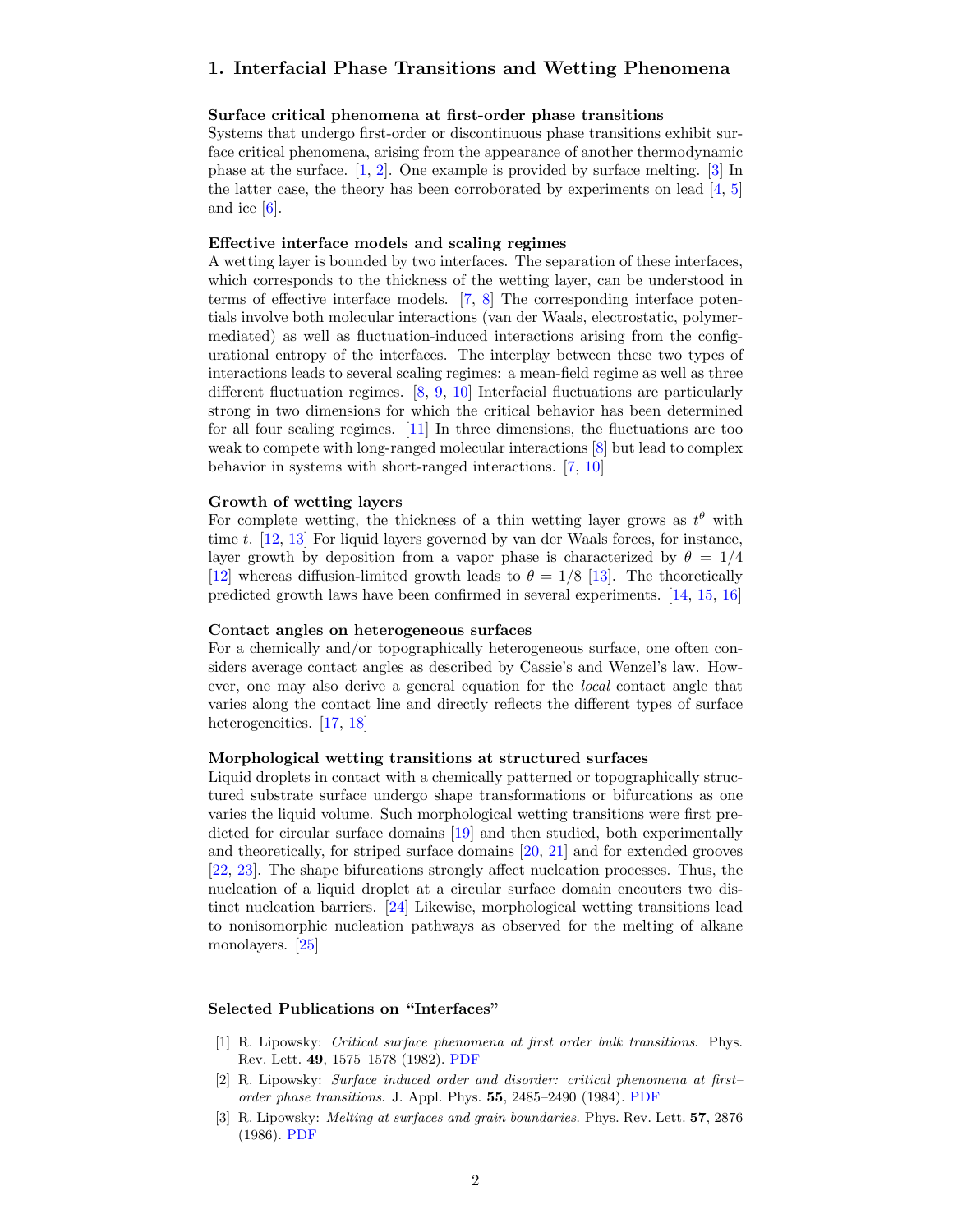- <span id="page-2-0"></span>[4]  $\langle$  J. W. M. Frenken and J. F. van der Veen: *Observation of surface melting*. Phys. Rev. Lett. 54, 134–137 (1985). [PDF](http://www.mpikg.mpg.de/rl/P/archive3/fren85.pdf)  $\parallel$
- <span id="page-2-1"></span>[5] R. Lipowsky, U. Breuer, K. Prince, and H. Bonzel: Multicomponent order parameter for surface melting. Phys. Rev. Lett. 62, 913–916 (1989). [PDF](http://www.mpikg.mpg.de/rl/P/archive/056.pdf)
- <span id="page-2-2"></span>[6]  $\langle$  S. Engemann, H. Reichert, H. Dosch, J. Bilgram, V. Honkimäki, and A. Snigirev: Interfacial melting of ice in contact with  $SiO<sub>2</sub>$ . Phys. Rev. Lett. **92**, 205701  $(2004)$ . [PDF](http://www.mpikg.mpg.de/rl/P/archive3/enge04.pdf)  $\rangle$
- <span id="page-2-3"></span>[7] R. Lipowsky, D. Kroll, and R. Zia: Effective field theory for interface delocalization transitions. Phys. Rev. B 27, 4499–4502 (1983). [PDF](http://www.mpikg.mpg.de/rl/P/archive/012.pdf)
- <span id="page-2-4"></span>[8] R. Lipowsky: Upper critical dimension for wetting in systems with long–range forces. Phys. Rev. Lett. 52, 1429–1432 (1984). [PDF](http://www.mpikg.mpg.de/rl/P/archive/019.pdf)
- <span id="page-2-5"></span>[9] R. Lipowsky and D. Kroll: Critical wetting in systems with long-range forces. Phys. Rev. Lett. 52, 2303 (1984). [PDF](http://www.mpikg.mpg.de/rl/P/archive/022.pdf)
- <span id="page-2-6"></span>[10] R. Lipowsky and M. E. Fisher: Scaling regimes and functional renormalization for wetting transitions. Phys. Rev. B 36, 2126–2141 (1987). [PDF](http://www.mpikg.mpg.de/rl/P/archive/039.pdf)
- <span id="page-2-7"></span>[11] R. Lipowsky and T. Nieuwenhuizen: Intermediate fluctuation regime for wetting transitions in two dimensions. J. Phys. A 21, L89–L94 (1988). [PDF](http://www.mpikg.mpg.de/rl/P/archive/047.pdf)
- <span id="page-2-8"></span>[12] R. Lipowsky: Nonlinear growth of wetting layers. J. Phys. A 18, L585–L590 (1985). [PDF](http://www.mpikg.mpg.de/rl/P/archive/026.pdf)
- <span id="page-2-9"></span>[13] R. Lipowsky and D. Huse: Diffusion-limited growth of wetting layers. Phys. Rev. Lett. 57, 353–356 (1986). [PDF](http://www.mpikg.mpg.de/rl/P/archive/032.pdf)
- <span id="page-2-10"></span>[14]  $\langle R$ . Jones and E. Kramer: Kinetics of formation of a surface enriched layer in an isotropic polymer blend. Phil. Mag. B  $62$ , 129–137 (1990). [PDF](http://www.mpikg.mpg.de/rl/P/archive3/jone90.pdf)  $\rangle$
- <span id="page-2-11"></span> $[15]$   $\langle\langle$  U. Steiner and J. Klein: *Growth of wetting layers from liquid mixtures*. Phys. Rev. Lett. 77, 2526–2529 (1996). [PDF](http://www.mpikg.mpg.de/rl/P/archive3/stei96.pdf)  $\rangle\!\rangle$
- <span id="page-2-12"></span>[16]  $\langle D \rangle$  D. Bonn, E. Bertrand, J. Meunier, and R. Blossey: *Dynamics of Wetting Layer* Formation. Phys. Rev. Lett. 84, 4661-4664 (2000). [PDF](http://www.mpikg.mpg.de/rl/P/archive3/bonn00.pdf)  $\rangle\!\rangle$
- <span id="page-2-13"></span>[17] P. Swain and R. Lipowsky: Contact angles on structured surfaces: a new look at Cassie's and Wenzel's laws. Langmuir 14, 6772–6780 (1998). [PDF](http://www.mpikg.mpg.de/rl/P/archive/152.pdf)
- <span id="page-2-14"></span>[18] R. Lipowsky, P. Lenz, and P. Swain: Wetting and Dewetting of Structured or Imprinted Surfaces. Colloids and Surfaces A 161, 3–22 (2000). [PDF](http://www.mpikg.mpg.de/rl/P/archive/162.pdf)
- <span id="page-2-15"></span>[19] P. Lenz and R. Lipowsky: Morphological transitions of wetting layers on structured surfaces. Phys. Rev. Lett. 80, 1920–1923 (1998). [PDF](http://www.mpikg.mpg.de/rl/P/archive/140.pdf)
- <span id="page-2-16"></span>[20] H. Gau, S. Herminghaus, P. Lenz, and R. Lipowsky: Liquid Morphologies on Structured Surfaces: From Microchannels to Microchips. Science 283, 46–49 (1999). [PDF](http://www.mpikg.mpg.de/rl/P/archive/153.pdf)
- <span id="page-2-17"></span>[21] M. Brinkmann and R. Lipowsky: Wetting morphologies on substrates with striped surface domains. J. Appl. Phys. 92, 4296–4306 (2002). [PDF](http://www.mpikg.mpg.de/rl/P/archive/185.pdf)
- <span id="page-2-18"></span>[22] R. Seemann, M. Brinkmann, E. J. Kramer, F. F. Lange, and R. Lipowsky: Wetting morphologies at microstructured surfaces. Proc. Nat. Acad. Sci. USA 102, 1848–1852 (2005). [PDF](http://www.mpikg.mpg.de/rl/P/archive/211.pdf)
- <span id="page-2-19"></span>[23] R. Lipowsky, M. Brinkmann, R. Dimova, C. Haluska, J. Kierfeld, and J. Shillcock: Wetting, budding, and fusion - morphological transitions of soft surfaces. J. Phys.: Condens. Matter 17, S2885–S2902 (2005). [PDF](http://www.mpikg.mpg.de/rl/P/archive/231.pdf)
- <span id="page-2-20"></span>[24] A. Valencia and R. Lipowsky: Nucleation through a double barrier for a chemically patterned substrate. Langmuir 20, 1986–1996 (2004). [PDF](http://www.mpikg.mpg.de/rl/P/archive/169.pdf)
- <span id="page-2-21"></span>[25] H. Kusumaatmaja, R. Lipowsky, C. Jin, R.-C. Mutihac, and H. Riegler: Nonisomorphic Nucleation Pathways Arising from Morphological Transitions of Liquid Channels. Phys. Rev. Lett. 108, 126102 (2012). [PDF](http://www.mpikg.mpg.de/rl/P/archive/331.pdf)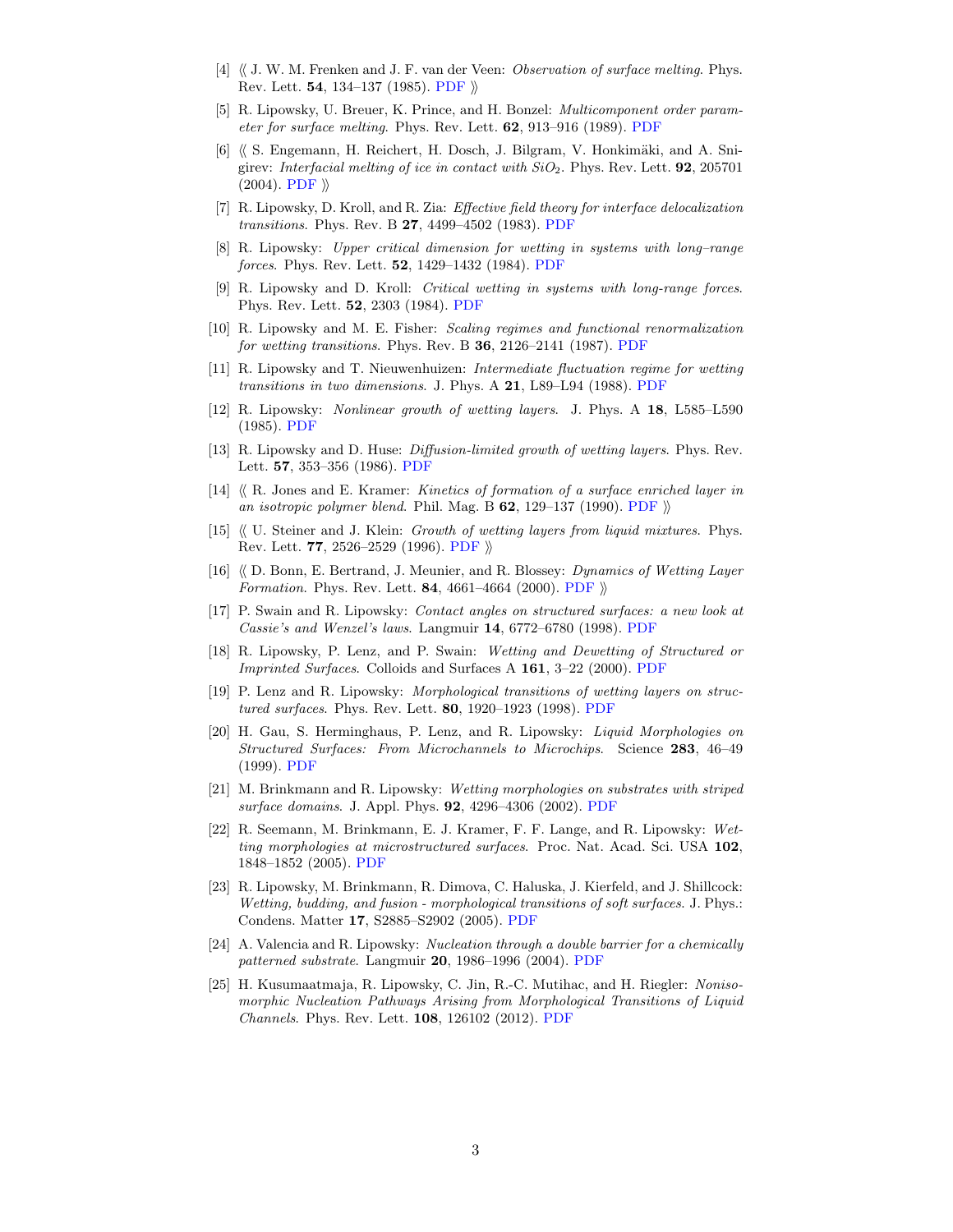# <span id="page-3-0"></span>2. Membranes and Vesicles

## <span id="page-3-1"></span>Unbinding transitions of interacting membranes

Van der Waals forces usually lead to attractive interactions between two membranes as described by a positive Hamaker constant. These interactions are renormalized by the thermally-excited shape fluctuations of the membranes. As a result, one finds continuous unbinding transitions at finite values of the Hamaker constant [\[1,](#page-7-0) [2\]](#page-7-1) as confirmed by experiment [\[3\]](#page-7-2). Electrostatic interactions can generate an energy barrier in the interaction potential between the membranes. The unbinding transitions remain continuous for low barriers but become discontinuous for sufficiently high barriers. [\[4,](#page-7-3) [5\]](#page-7-4)

#### Morphology of vesicles

The shapes of giant vesicles can be understood in terms of curvature elasticity. For vesicles with laterally uniform membranes, this elasticity depends primarily on two parameters, the volume-to-area ratio of the vesicles and the spontaneous curvature of the vesicle membranes. Solving the corresponding shape (or Euler-Lagrange) equation, one finds a large variety of different shapes and shape transformations even for small values of the spontaneous curvature  $[6]$ , in agreement with experimental observations [\[7,](#page-7-6) [2\]](#page-7-1). Vesicles also undergo shape transformations when they adhere to an attractive substrate surface as shown in [\[8\]](#page-7-7) for vanishing spontaneous curvature and variable adhesive strength. Most vesicles have the topology of a sphere but toroidal vesicles with several handles are quite interesting because they exhibit new types of incessant shape transformations corresponding to 'conformal diffusion' in shape space: the vesicles are able to change their shape for fixed volume and area without changing their curvature energy [\[9\]](#page-7-8) as confirmed experimentally [\[10\]](#page-7-9).

#### Intramembrane domains and domain-induced budding

Biological and biomimetic membranes are fluid and contain several molecular components. As a consequence, they can undergo phase separation into two fluid phases and then form intramembrane domains. The budding of such a domain is facilitated both by the line tension of the domain boundary and by the domain's spontaneous curvature. [\[11,](#page-7-10) [12\]](#page-7-11) Using giant vesicles of ternary lipid mixtures, several theoretical predictions [\[11,](#page-7-10) [13,](#page-7-12) [14,](#page-7-13) [15,](#page-7-14) [16\]](#page-7-15) have been confirmed experimentally: the growth and coalescence of small domains into larger ones [\[11,](#page-7-10) [15,](#page-7-14) [17\]](#page-7-16); the budding of the more flexible domains [\[13,](#page-7-12) [18\]](#page-7-17); and the location of the domain boundary within or close to the neck of the bud [\[14,](#page-7-13) [19,](#page-7-18) [20\]](#page-7-19). So far, this domain boundary location provides the only method to estimate the difference between the Gaussian curvature moduli for the two types of membrane domains. The competition between curvature and line energies can also lead to stable patterns of more than two domains as shown theoretically for freely suspended vesicles [\[21,](#page-7-20) [22\]](#page-8-0) and for membranes adhering to corrugated surfaces [\[23\]](#page-8-1). It has been recently proposed that budding induced by ESCRT proteins provides another example of domain-induced budding governed by a large spontaneous curvature. [\[24\]](#page-8-2)

#### Local curvature generation

In the previously mentioned studies, the spontaneous curvature was treated as a phenomenological parameter. Because the magnitude of this parameter strongly affects the behavior of membranes and vesicles, one would like to express it in terms of other quantities that can be directly measured. Such relationships have been derived for membrane-bound polymers [\[25,](#page-8-3) [26,](#page-8-4) [27,](#page-8-5) [28\]](#page-8-6) as well as for depletion [\[29,](#page-8-7) [30\]](#page-8-8) and adsorption [\[29,](#page-8-7) [31,](#page-8-9) [32\]](#page-8-10) layers of rigid 'particles' in front of the two bilayer leaflets. Particularly interesting 'particles' are provided by BAR-domain proteins [\[31\]](#page-8-9) which can be viewed as Janus nanoparticles with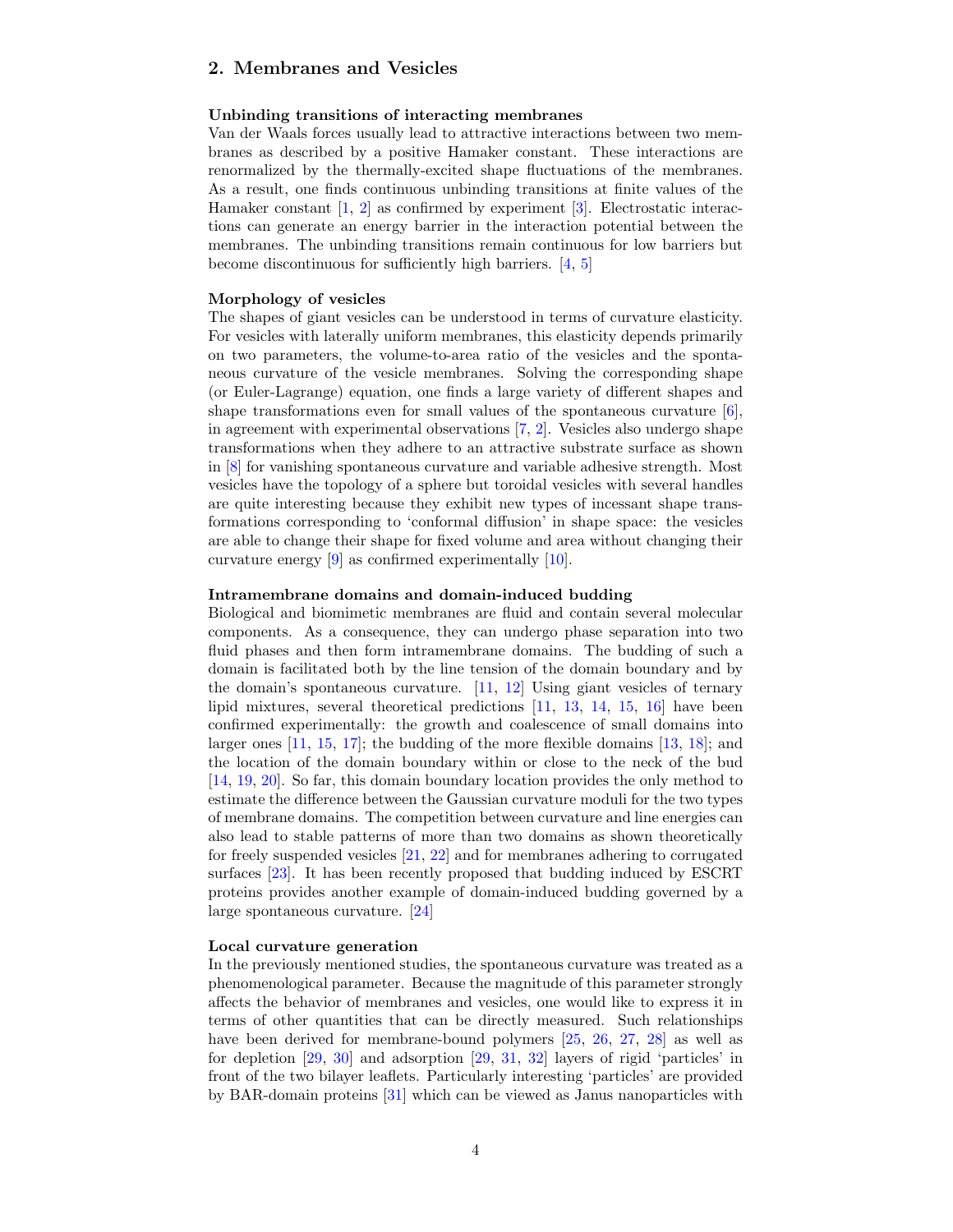strongly nonspherical shapes. [\[33\]](#page-8-11) Experimentally, large spontaneous curvatures have been generated by the asymmetric adsorption of PEG polymers [\[34\]](#page-8-12), by the asymmetric membrane insertion of the glycolipid GM1 [\[35,](#page-8-13) [36\]](#page-8-14), and by the asymmetric adsorption of a water-soluble azobenzene derivative [\[37\]](#page-8-15). Compared to phospholipids, glycolipids such as GM1 have a bulky head group. Molecular dynamics simulations have shown that relatively small compositional asymmetries of lipids with bulky head groups can generate very large spontaneous curvature. [\[38\]](#page-8-16)

#### Specific interactions between membranes

Biological membranes interact via membrane-anchored receptors and ligands (or 'stickers') the length of which is typically large compared to the thickness of the bilayer membrane. In order to study these specific interactions theoretically, it is useful to introduce occupation variables for the membrane-anchored molecules and to integrate over these variables. [\[39\]](#page-8-17) In this way, one obtains effective interaction potentials for the membranes that take the spatial patterns of receptors and ligands into account. This approach has been extended to describe the clustering and pattern formation of bound receptor-ligand pairs as observed within immunological synapses [\[40,](#page-8-18) [41\]](#page-8-19). In addition, the same approach has revealed that the receptor-ligand binding is cooperative and leads to a quadratic dependence of the receptor-ligand concentration [RL] on the individual receptor and ligand concentrations  $[R]$  and  $[L]$ . [\[42,](#page-8-20) [43,](#page-9-0) [44\]](#page-9-1) Cooperative binding has been recently observed for the interactions between the 'marker of self' protein CD47 and the macrophage receptor  $SIRP\alpha$ . [\[45\]](#page-9-2)

## Molecular simulations of bilayer membranes

Membranes are built up from lipid bilayers, the structure of which can be studied and visualized by molecular simulations. An optimal packing of the membrane molecules leads to bilayer states with (almost) zero membrane tension, which can be obtained from the anisotropic pressure tensor of the membrane. [\[46,](#page-9-3) [47\]](#page-9-4) In addition, the simulated spectrum of shape fluctuations implies that membrane curvature emerges on length scales that exceed about twice the membrane thickness. [\[48\]](#page-9-5) Molecular simulations are particularly useful for membrane processes that involve non-bilayer or strongly perturbed bilayer structures. One important example is membrane fusion for which several pathways with different transition states have been discovered in molecular simulations. [\[49,](#page-9-6) [50,](#page-9-7) [51,](#page-9-8) [52,](#page-9-9) [53\]](#page-9-10) Recent simulation studies have focussed on computing the spontaneous curvature for asymmetric bilayers from their stress profiles. [\[32,](#page-8-10) [30,](#page-8-8) [36,](#page-8-14) [38\]](#page-8-16)

## Wetting of membranes by aqueous phases

Aqueous two-phase systems containing, e.g., PEG and dextran, undergo phase separation into two liquid phases. The interfacial tension between these two phases can be ultralow, reflecting the vicinity of a critical demixing point. When GUVs are exposed to these phases, a variety of wetting morphologies can be observed. [\[54,](#page-9-11) [55,](#page-9-12) [34,](#page-8-12) [56,](#page-9-13) [57\]](#page-9-14) Quite unexpectedly, transitions from complete to partial wetting have been observed for all lipid compositions studied so far. [\[54,](#page-9-11) [34\]](#page-8-12) For partial wetting, the capillary forces generated by the liquid-liquid interfaces lead to strong deformations of the membrane shape, even for ultralow interfacial tensions. Indeed, when viewed with an optical microscope, this shape consists of three spherical caps that meet at an apparent contact line. [\[57\]](#page-9-14) On suboptical scales, the membrane should be smoothly curved and characterized by an intrinsic contact angle, which satisfies a relatively simple force balance equation for negligible spontaneous curvatures [\[55\]](#page-9-12) but a fairly complex one for significant spontaneous curvatures [\[57\]](#page-9-14). For certain parameter regimes corresponding to small or large spontaneous curvatures, the apparent contact angles can be directly related to the tensions experienced by the different membrane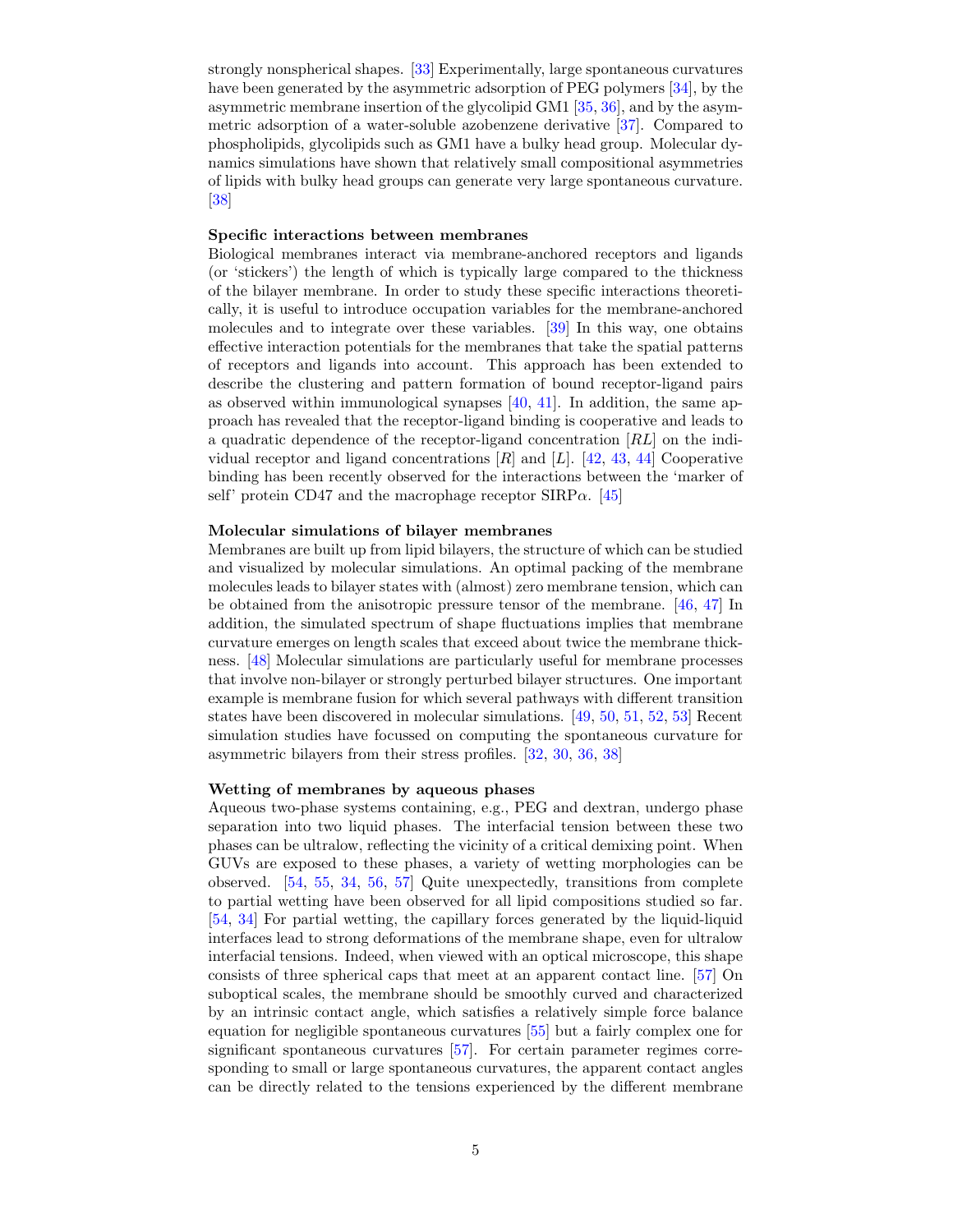segments in contact with the different aqueous phases. [\[57\]](#page-9-14)

#### Ambience-induced segmentation of membranes

A multi-component membrane that is partially wet by two aqueous phases is exposed to two different environments, which act to enrich or deplete certain molecular components of the membrane. As a result, the membrane is partitioned into two different types of segments that differ in their composition and thus in their elastic properties, which provides an example for ambienceinduced segmentation of the membrane. [\[33\]](#page-8-11) An analogous segmentation is obtained for a GUV that adheres to a rigid surface or to another membrane. [\[58,](#page-9-15) [59\]](#page-9-16) Likewise, membrane segments can be created by protein coats as in clathrin-mediated endocytosis. [\[60\]](#page-9-17) One interesting prediction for ambienceinduced segmentation is that lipid phase separation and domain formation can occur in each individual segment separately but not in all segments at the same time. [\[58,](#page-9-15) [59,](#page-9-16) [33\]](#page-8-11) Experimentally, the clearest examples for ambience-induced segmentation are provided by the partial wetting of GUVs by phase separated PEG-dextran solutions. In the latter case, the membrane segments in contact with the PEG-rich phase form membrane nanotubes whereas the segments in contact with the dextran-rich phase form no such tubes. [\[61,](#page-9-18) [34\]](#page-8-12)

#### Spontaneous tubulation and spontaneous curvature

The spontaneous formation of membrane nanotubes, in the absence of external forces, directly implies that the corresponding membrane segment has a spontaneous curvature that is large compared to the inverse size of the segment. [\[31\]](#page-8-9) Spontaneous tubulation was first observed for vesicles in asymmetric PEGdextran [\[61,](#page-9-18) [34\]](#page-8-12)and in PEG-sucrose [\[34\]](#page-8-12) solutions. The formation of nanotubes has also been observed for phospholipid membranes doped with the glycolipid GM1 [\[35,](#page-8-13) [36\]](#page-8-14) and for GUVs with charged membranes formed by electroformation [\[62\]](#page-9-19) The morphology of tubulated GUVs can be analyzed in a systematic manner in order to deduce the spontaneous curvature of the vesicle membranes. Several different methods have been developed. Three methods are based on curvature elasticity alone: estimates of the tube width from the measured tube area and total tube length [\[34\]](#page-8-12); initial aspiration by micropipettes [\[35\]](#page-8-13); and pulling tubes by optical traps [\[31,](#page-8-9) [36\]](#page-8-14). A fourth method applies to tubulated GUVs that are partially wetted by two aqueous phases. [\[31,](#page-8-9) [34,](#page-8-12) [57\]](#page-9-14) The latter method deduces the spontaneous curvature from the total membrane tension which can be obtained from the apparent contact angles and which is dominated by the spontaneous tension as follows from the presence of nanotubes.

#### Morphological complexity for large spontaneous curvatures

The morphologies that arise from the spontaneous tubulation of GUVs as observed in [\[34\]](#page-8-12) and [\[35\]](#page-8-13) are quite diverse, involving both nanobuds as well as short and long nanotubes. This complexity can be understood from the competition of two morphological transitions or bifurcations. Indeed, when we reduce the vesicle volume by a certain amount, the vesicle membrane can either form a new bud or can extend an existing bud or necklace. As we continue to decrease the volume in a step-wise manner, we create more and more "small ballons" or spherules which can be arranged in many different ways corresponding to different sequences of the two types of bifurcations. [\[63,](#page-10-0) [64\]](#page-10-1) As a consequence, we obtain a rugged free energy landscape with multiple degenerate ground states and many metastable states. [\[64\]](#page-10-1)

#### Double-membrane vesicles and autophagosomes

Many intracellular organelles such as autophagosomes are enclosed by doublemembranes, i.e., by two lipid/protein membranes that are separated by a thin water layer. The initial morphology of these double-membrane organelles of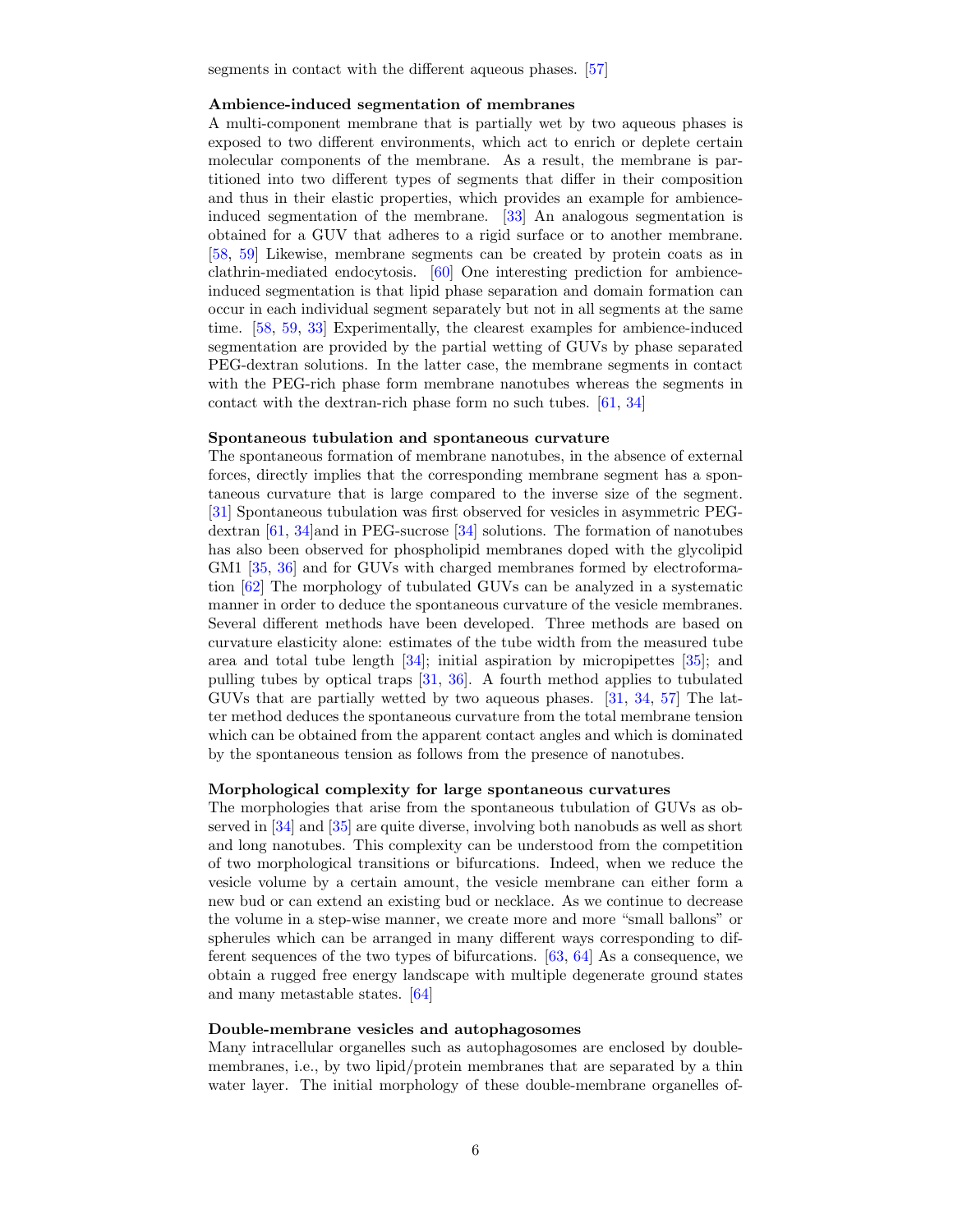ten corresponds to an essentially flat pancake-like shape, which then closes up to form a double-membrane vesicle (or thin stomatocyte). [\[65,](#page-10-2) [66\]](#page-10-3) The closure process is primarily driven by the spontaneous curvature of the rim of the double-membrane 'pancake', which can be controlled by the adsorption or desorption of proteins.

## Membrane engulfment and endocytosis of nanoparticles

The adhesion and engulfment of nanoparticles by membranes is essential for many research fields such as biomedical imaging, drug delivery, nanotoxicity, and viral infection. A first theoretical study of particle engulfment was performed in [\[29\]](#page-8-7) for zero spontaneous curvature. However, the magnitude of the spontaneous curvature, which can be positive or negative, has a rather strong effect on the engulfment process. [\[60,](#page-9-17) [67\]](#page-10-4) Indeed, depending on the sign and magnitude of the spontaneous curvature, the engulfment process can proceed continuously via states of partial engulfment or discontinuously via a bistable engulfment regime. Furthermore, if one considers membrane domains with a protein coat that induces a certain preferred curvature, one obtains a quantitative description for the nonmonotonic size dependence of clathrin-dependent endocytosis [\[60\]](#page-9-17) as experimentally observed in [\[68\]](#page-10-5). The endocytosis of nanoparticles consists of three steps: adhesion, complete engulfment, and scission of the closed membrane neck. The theoretical work in [\[60,](#page-9-17) [67,](#page-10-4) [69\]](#page-10-6) implies that all three steps are governed by local stability conditions. Furthermore, theory also predicts that partially engulfed nanoparticles experience curvature-induced forces that push the particles towards curvature maxima or minima of the vesicle membrane. [\[70\]](#page-10-7)

## Formation and stability of membrane necks

During the complete engulfment of a nanoparticle, the membrane segment that is bound to the particle is still connected to the mother vesicle by a closed membrane neck. Such necks, which represent a particularly intriguing consequence of curvature elasticity, are also formed during the budding of GUVs [\[7,](#page-7-6) [16,](#page-7-15) [71\]](#page-10-8) and play an essential role for many cellular processes such as endoor exocytosis and cytokinesis during cell division. The stability of closed necks against neck opening is described by relatively simple conditions, as theoretically derived for uniform membranes [\[6,](#page-7-5) [63\]](#page-10-0), intramembrane domains [\[13\]](#page-7-12), and the complete engulfment of nanoparticles [\[60,](#page-9-17) [67\]](#page-10-4). These stability conditions have been generalized to include a variety of adhesive substrates as well as local constriction forces. [\[69\]](#page-10-6) Recently, these conditions have also been applied to the adhesion-induced fission of membrane necks by ESCRT proteins. [\[72\]](#page-10-9)

## Giant vesicles with increased robustness

Conventional GUVs have only a limited capability to cope with mechanical perturbations such as osmotic inflation, adhesion, or micropipette aspiration that tend to stretch and rupture their membranes. Recently, it has been shown that the formation of nanotubes strongly increases the robustness of GUVs against such perturbations. [\[35\]](#page-8-13) Indeed, tubulated GUVs can avoid the molecular stretching and rupture of their membranes by partial retraction of the nanotubes. This property leads to a very low mechanical tension of the GUV membranes and to a total membrane tension that is dominated by the spontaneous tension as predicted in [\[31\]](#page-8-9). A different method to stabilize GUVs is based on water-in-oil emulsion droplets. [\[73\]](#page-10-10) Using microfluidic pico-injection, such a droplet can be loaded with small vesicles. Strong adhesion of these vesicles to the water-oil interface leads to vesicle rupture, and the resulting membrane patches subsequently fuse to form a GUV in contact with this interface. In a subsequent phase transfer step, the droplet-stabilized GUVs can be released into an aqueous bulk solution. [\[73\]](#page-10-10) The advantage of the microfluidic method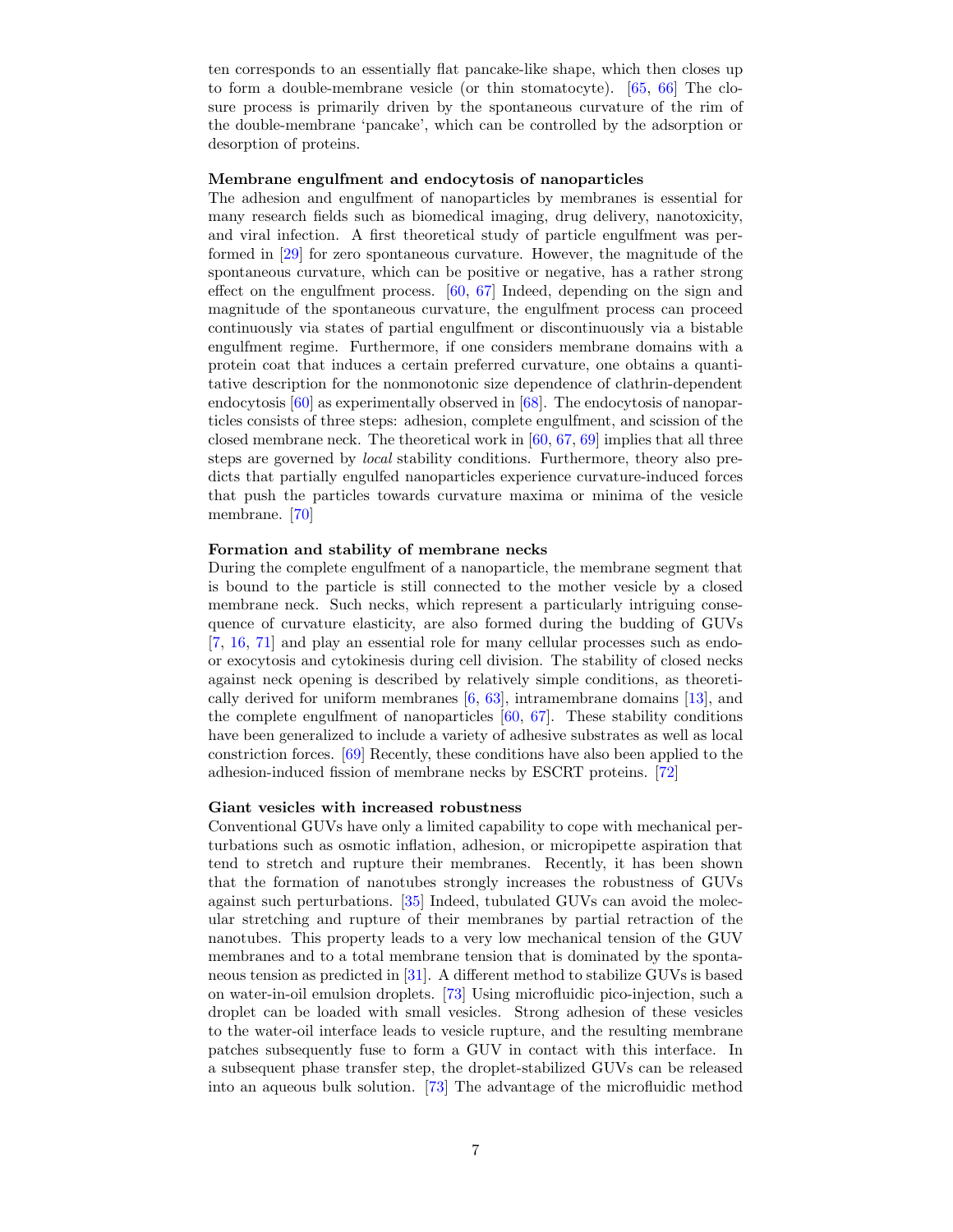is that one obtains a large population of monodisperse GUVs, the size of which can be directly controlled by the size of the emulsion droplets.

#### Selected Publications on "Membranes"

- <span id="page-7-0"></span>[1] R. Lipowsky and S. Leibler: Unbinding transitions of interacting membranes. Phys. Rev. Lett. 56, 2541–2544 (1986). [PDF](http://www.mpikg.mpg.de/rl/P/archive/033.pdf)
- <span id="page-7-1"></span>[2] R. Lipowsky: The conformation of membranes. Nature 349, 475–481 (1991). [PDF](http://www.mpikg.mpg.de/rl/P/archive/070.pdf)
- <span id="page-7-2"></span>[3]  $\langle M. Multz and W. Helfrich: *Unbinding transition of a biological model membrane*.$ Phys. Rev. Lett. 62, 2881–2884 (1989). [PDF](http://www.mpikg.mpg.de/rl/P/archive3/mutz89.pdf)  $\rangle\!\rangle$
- <span id="page-7-3"></span>[4] R. Lipowsky: Discontinuous unbinding transitions of flexible membranes. J. Phys. II France 4, 1755–1762 (1994). [PDF](http://www.mpikg.mpg.de/rl/P/archive/118.pdf)
- <span id="page-7-4"></span>[5] A. Ammann and R. Lipowsky: Discontinuous phase transitions of membranes: a *Monte Carlo study.* J. Phys. France  $6, 255-270$  (1996). [PDF](http://www.mpikg.mpg.de/rl/P/archive/124.pdf)
- <span id="page-7-5"></span>[6] U. Seifert, K. Berndl, and R. Lipowsky: Shape transformations of vesicles: phase diagram for spontaneous curvature and bilayer coupling model. Phys. Rev. A 44, 1182–1202 (1991). [PDF](http://www.mpikg.mpg.de/rl/P/archive/075.pdf)
- <span id="page-7-6"></span>[7] K. Berndl, J. Käs, R. Lipowsky, E. Sackmann, and U. Seifert: *Shape transforma*tions of giant vesicles: extreme sensitivity to bilayer asymmetry. Europhys. Lett. 13, 659–664 (1990). [PDF](http://www.mpikg.mpg.de/rl/P/archive/073.pdf)
- <span id="page-7-7"></span>[8] U. Seifert and R. Lipowsky: Adhesion of vesicles. Phys. Rev. A 42, 4768–4771 (1990). [PDF](http://www.mpikg.mpg.de/rl/P/archive/067.pdf)
- <span id="page-7-8"></span>[9] F. Jülicher, U. Seifert, and R. Lipowsky: Conformal degeneracy and conformal diffusion of vesicles. Phys. Rev. Lett.  $71$ , 452-455 (1993). [PDF](http://www.mpikg.mpg.de/rl/P/archive/106.pdf)
- <span id="page-7-9"></span>[10]  $\langle X \rangle$  X. Michalet and D. Bensimon: Observation of stable shapes and conformal diffusion in genus 2 vesicles. Science 269, 666–668 (1995).  $\parallel$  [PDF](http://www.mpikg.mpg.de/rl/P/archive3/mich95.pdf)
- <span id="page-7-10"></span>[11] R. Lipowsky: Budding of membranes induced by intramembrane domains. J. Phys. II France 2, 1825–1840 (1992). [PDF](http://www.mpikg.mpg.de/rl/P/archive/099.pdf)
- <span id="page-7-11"></span>[12] R. Lipowsky: Domain-induced budding of fluid membranes. Biophys. J. 64, 1133– 1138 (1993). [PDF](http://www.mpikg.mpg.de/rl/P/archive/097.pdf)
- <span id="page-7-12"></span>[13] F. Jülicher and R. Lipowsky: *Domain-induced budding of vesicles*. Phys. Rev. Lett. 70, 2964–2967 (1993). [PDF](http://www.mpikg.mpg.de/rl/P/archive/104.pdf)
- <span id="page-7-13"></span>[14] F. Jülicher and R. Lipowsky: Shape transformations of inhomogeneous vesicles with intramembrane domains. Phys. Rev. E 53, 2670–2683 (1996). [PDF](http://www.mpikg.mpg.de/rl/P/archive/123.pdf)
- <span id="page-7-14"></span>[15] S. Kumar, G. Gompper, and R. Lipowsky: Budding dynamics of multicomponent membranes. Phys. Rev. Lett. 86, 3911–3914 (2001). [PDF](http://www.mpikg.mpg.de/rl/P/archive/161.pdf)
- <span id="page-7-15"></span>[16] R. Lipowsky and R. Dimova: *Domains in Membranes and Vesicles*. J. Phys. Cond. Mat. 15, S31–S45 (2003). [PDF](http://www.mpikg.mpg.de/rl/P/archive/195.pdf)
- <span id="page-7-16"></span> $[17]$   $\langle$  S. Veatch and S. Keller: *Separation of liquid phases in giant vesicles of ternary* mixtures of phospholipids and cholesterol. Biophys. J. 85, 3074–3083 (2003). [PDF](http://www.mpikg.mpg.de/rl/P/archive3/veat03.pdf)  $\rangle$
- <span id="page-7-17"></span> $[18]$   $\langle\langle$  T. Baumgart, S. Hess, and W. Webb: *Imaging coexisting fluid domains in* biomembrane models coupling curvature and line tension. Nature 425, 821–824  $(2003)$ . [PDF](http://www.mpikg.mpg.de/rl/P/archive3/baum03.pdf)  $\rangle\!\rangle$
- <span id="page-7-18"></span>[19]  $\langle$  T. Baumgart, S. Das, W. W. Webb, and J. T. Jenkins: *Membrane elasticity in* giant vesicles with fluid phase coexistence. Biophys. J.  $89$ ,  $1067 - 1080$  (2005).  $PDF \n$  $PDF \n$
- <span id="page-7-19"></span>[20]  $\langle S \rangle$  S. Semrau, T. Idema, L. Holtzer, T. Schmidt, and C. Storm: Accurate determination of elastic parameters for multi-component membranes. Phys. Rev. Lett. 100, 088101 (2008). [PDF](http://www.mpikg.mpg.de/rl/P/archive3/baum05.pdf)  $\mathcal{P}$
- <span id="page-7-20"></span>[21] E. Gutlederer, T. Gruhn, and R. Lipowsky: Polymorpohism of vesicles with multidomain patterns. Soft Matter 5, 3303–3311 (2009). [PDF](http://www.mpikg.mpg.de/rl/P/archive/281.pdf)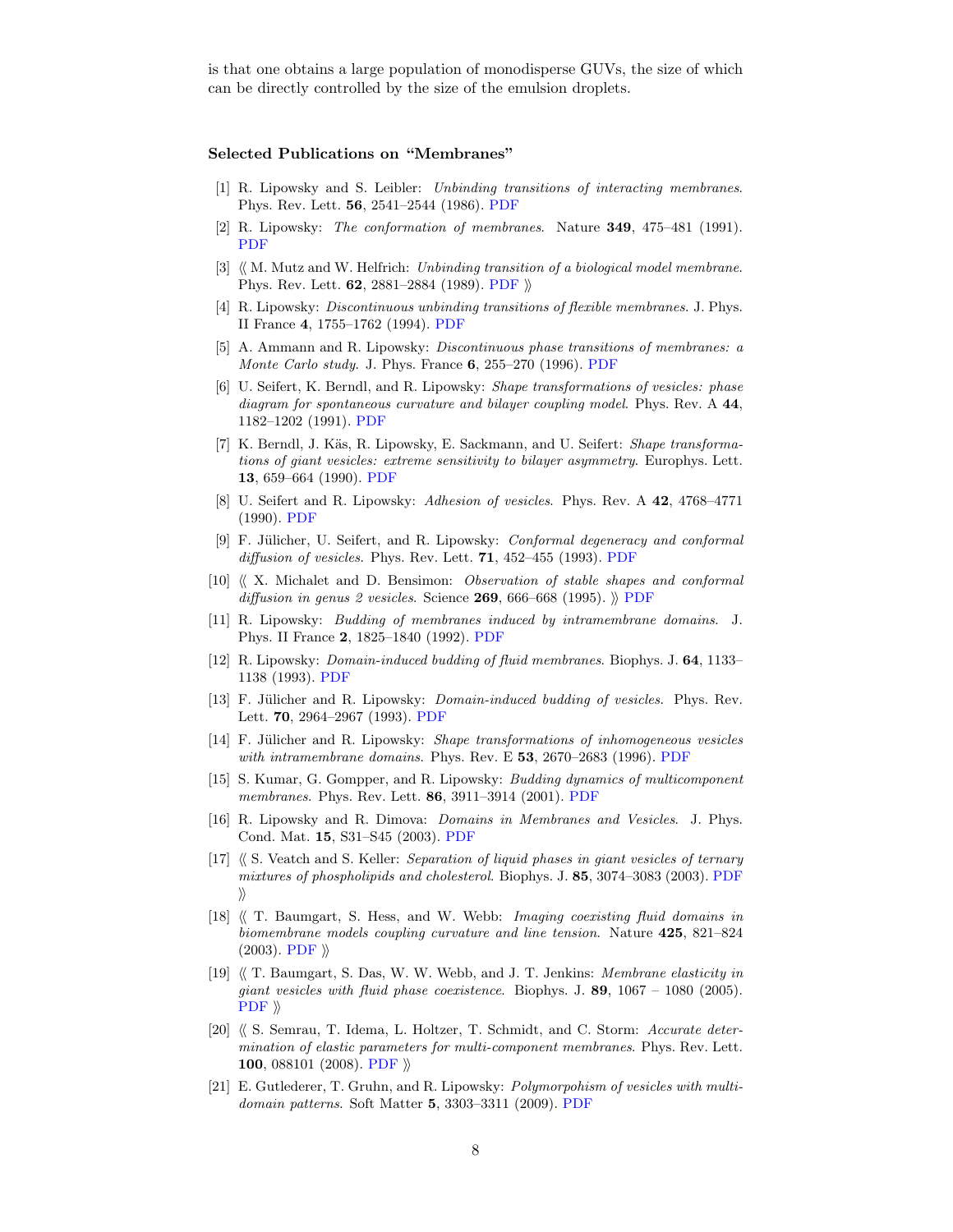- <span id="page-8-0"></span>[22] J. Hu, T. Weikl, and R. Lipowsky: Vesicles with multiple membrane domains. Soft Matter 7, 6092–6102 (2011). [PDF](http://www.mpikg.mpg.de/rl/P/archive/336.pdf)
- <span id="page-8-1"></span>[23] B. Rózycki, T. R. Weikl, and R. Lipowsky: Stable patterns of membrane domains at corrugated substrates. Phys. Rev. Lett. 100, 098103 (2008). [PDF](http://www.mpikg.mpg.de/rl/P/archive/283.pdf)
- <span id="page-8-2"></span>[24] Y. Avalos-Padilla, R. L. Knorr, R. Javier-Reyna, G. García-Rivera, R. Lipowsky, R. Dimova, and E. Orozco: The Conserved ESCRT-III Machinery Participates in the Phagocytosis of Entamoeba Histolytica. Front. Cell. Infect. Microbiol. 8, 53 (2018). [PDF](http://www.mpikg.mpg.de/rl/P/archive/427.pdf)
- <span id="page-8-3"></span>[25] R. Lipowsky: Bending of membranes by anchored polymers. Europhys. Lett. 30, 197–202 (1995). [PDF](http://www.mpikg.mpg.de/rl/P/archive/122.pdf)
- <span id="page-8-4"></span>[26] C. Hiergeist and R. Lipowsky: Elastic properties of polymer-decorated membranes. J. Phys. France 6, 1465–1481 (1996). [PDF](http://www.mpikg.mpg.de/rl/P/archive/129.pdf)
- <span id="page-8-5"></span>[27] M. Breidenich, R. Netz, and R. Lipowsky: The shape of polymer-decorated membranes. Europhys. Lett. 49, 431–437 (2000). [PDF](http://www.mpikg.mpg.de/rl/P/archive/165.pdf)
- <span id="page-8-6"></span>[28] M. Breidenich, R. Netz, and R. Lipowsky: The influence of non-anchored polymers on the curvature of vesicles. Molecular Physics 103, 3160–3183 (2005). [PDF](http://www.mpikg.mpg.de/rl/P/archive/179.pdf)
- <span id="page-8-7"></span>[29] R. Lipowsky and H. G. Döbereiner: Vesicles in contact with nanoparticles and  $colloids.$  Europhys. Lett.  $43, 219-225$  (1998). [PDF](http://www.mpikg.mpg.de/rl/P/archive/144.pdf)
- <span id="page-8-8"></span>[30] B. Rózycki and R. Lipowsky: Membrane curvature generated by asymmetric depletion layers of ions, small molecules, and nanoparticles. J. Chem. Phys. 145, 074117 (2016). [PDF](http://www.mpikg.mpg.de/rl/P/archive/410.pdf)
- <span id="page-8-9"></span>[31] R. Lipowsky: Spontaneous tubulation of membranes and vesicles reveals membrane tension generated by spontaneous curvature. Faraday Discuss. 161, 305–331 (2013). [PDF](http://www.mpikg.mpg.de/rl/P/archive/343.pdf)
- <span id="page-8-10"></span>[32] B. Rózycki and R. Lipowsky: Spontaneous curvature of bilayer membranes from molecular simulations: Asymmetric lipid densities and asymmetric adsorption. J. Chem. Phys. 142, 054101 (2015). [PDF](http://www.mpikg.mpg.de/rl/P/archive/391.pdf)
- <span id="page-8-11"></span>[33] R. Lipowsky: Remodelling of Membrane Compartments: Some Consequences of Membrane Fluidity. Biol. Chem. 395, 253–274 (2014). [PDF](http://www.mpikg.mpg.de/rl/P/archive/361.pdf)
- <span id="page-8-12"></span>[34] Y. Liu, J. Agudo-Canalejo, A. Grafmüller, R. Dimova, and R. Lipowsky: Patterns of flexible nanotubes formed by liquid-ordered and liquid-disordered membranes. ACS Nano 10, 463–474 (2016). [PDF](http://www.mpikg.mpg.de/rl/P/archive/357.pdf)
- <span id="page-8-13"></span>[35] T. Bhatia, J. Agudo-Canalejo, R. Dimova, and R. Lipowsky: Membrane Nanotubes Increase the Robustness of Giant Vesicles. ACS Nano 12, 4478–4485 (2018). [PDF](http://www.mpikg.mpg.de/rl/P/archive/426.pdf)
- <span id="page-8-14"></span>[36] R. Dasgupta, M. S. Miettinen, N. Fricke, R. Lipowsky, and R. Dimova: The glycolipid GM1 reshapes asymmetric biomembranes and giant vesicles by curvature generation. Proc. Nat. Acad. Sci. USA 115, 5756–5761 (2018). [PDF](http://www.mpikg.mpg.de/rl/P/archive/394.pdf)
- <span id="page-8-15"></span>[37] V. N. Georgiev, A. Grafmüller, D. Bléger, S. Hecht, S. Kunstmann, S. Barbirz, R. Lipowsky, and R. Dimova: Area Increase and Budding in Giant Vesicles Triggered by Light: Behind the Scene. Advanced Science 5, 1800432 (2018). [PDF](http://www.mpikg.mpg.de/rl/P/archive/424.pdf)
- <span id="page-8-16"></span>[38] A. Sreekumari and R. Lipowsky: Lipids with Bulky Head Groups Generate Large Membrane Curvatures by Small Compositional Asymmetries. J. Chem. Phys. 149, 084901 (2018). [PDF](http://www.mpikg.mpg.de/rl/P/archive/439.pdf)
- <span id="page-8-17"></span>[39] R. Lipowsky: Adhesion of membranes via anchored stickers. Phys. Rev. Lett. 77, 1652–1655 (1996). [PDF](http://www.mpikg.mpg.de/rl/P/archive/130.pdf)
- <span id="page-8-18"></span>[40] T. Weikl and R. Lipowsky: Pattern formation during T cell adhesion. Biophys. J. 87, 3665–3678 (2004). [PDF](http://www.mpikg.mpg.de/rl/P/archive/206.pdf)
- <span id="page-8-19"></span>[41] M. Asfaw, B. Rózycki, R. Lipowsky, and T. Weikl: *Membrane adhesion via com*peting receptor/ligand bonds. Europhys. Lett. 76, 703–709 (2006). [PDF](http://www.mpikg.mpg.de/rl/P/archive/262.pdf)
- <span id="page-8-20"></span>[42] H. Krobath, B. Rózycki, R. Lipowsky, and T. R. Weikl: *Binding cooperativity of* membrane adhesion receptors. Soft Matter 5, 3354–3361 (2009). [PDF](http://www.mpikg.mpg.de/rl/P/archive/313.pdf)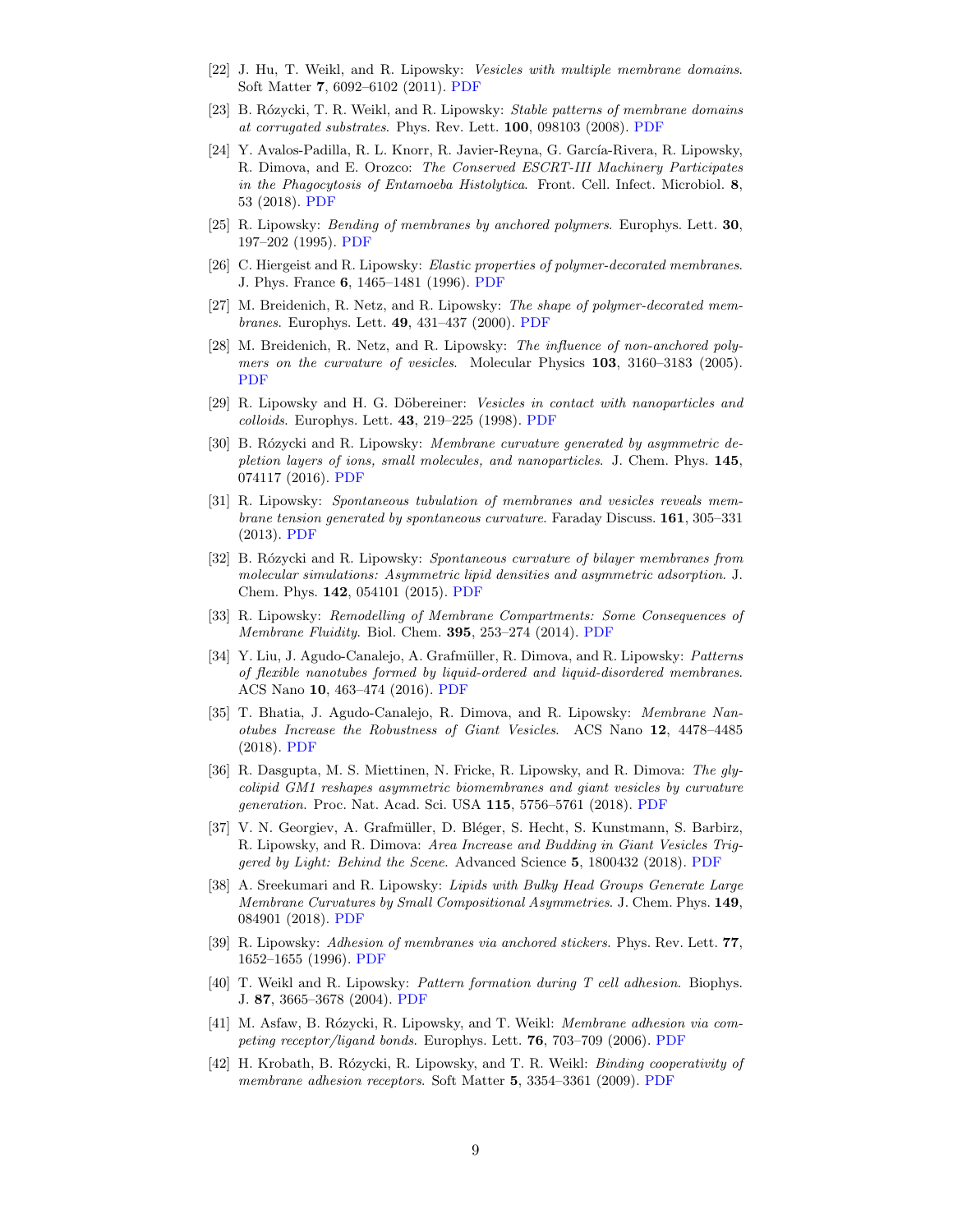- <span id="page-9-0"></span>[43] T. R. Weikl, M. Asfaw, H. Krobath, B. Rózycki, and R. Lipowsky: Adhesion of membranes via receptor–ligand complexes: Domain formation, binding cooperativity, and active processes. Soft Matter 5, 3213–3224 (2009). [PDF](http://www.mpikg.mpg.de/rl/P/archive/309.pdf)
- <span id="page-9-1"></span>[44] J. Hu, R. Lipowsky, and T. R. Weikl: Binding constants of membrane-anchored receptors and ligands depend strongly on the nanoscale roughness of membranes. Proc. Nat. Acad. Sci. USA 110, 15283–15288 (2013). [PDF](http://www.mpikg.mpg.de/rl/P/archive/378.pdf)
- <span id="page-9-2"></span>[45] J. Steink¨uhler, B. R´ozycki, C. Alvey, R. Lipowsky, T. R. Weikl, R. Dimova, and D. E. Discher: Membrane Fluctuations and Acidosis Regulate Cooperative Binding of "Marker of Self" CD47 to Macrophage Receptor SIRP $\alpha$ . J. Cell Sci. 132, jcs216770. doi:10.1242/jcs.216770 (2019). [PDF](http://www.mpikg.mpg.de/rl/P/archive/431onl.pdf)
- <span id="page-9-3"></span>[46] R. Goetz and R. Lipowsky: Computer simulations of bilayer membranes: Selfassembly and interfacial tension. J. Chem. Phys. 108, 7397–7409 (1998). [PDF](http://www.mpikg.mpg.de/rl/P/archive/137.pdf)
- <span id="page-9-4"></span>[47] J. C. Shillcock and R. Lipowsky: Equilibrium structure and lateral stress distribution of amphiphilic bilayers from dissipative particle dynamics simulations. J. Chem. Phys. 117, 5048–5061 (2002). [PDF](http://www.mpikg.mpg.de/rl/P/archive/184.pdf)
- <span id="page-9-5"></span>[48] R. Goetz, G. Gompper, and R. Lipowsky: Mobilitiy and elasticity of selfassembled membranes. Phys. Rev. Lett. 82, 221–224 (1999). [PDF](http://www.mpikg.mpg.de/rl/P/archive/154.pdf)
- <span id="page-9-6"></span>[49] J. Shillcock and R. Lipowsky: Tension-induced fusion of bilayer membranes and vesicles. Nature Materials 4, 225–228 (2005). [PDF](http://www.mpikg.mpg.de/rl/P/archive/209.pdf)
- <span id="page-9-7"></span>[50] A. Grafmüller, J. Shillcock, and R. Lipowsky: Pathway of Membrane Fusion with Two Tension-Dependent Energy Barriers. Phys. Rev. Lett. 98, 218101 (2007). [PDF](http://www.mpikg.mpg.de/rl/P/archive/249.pdf)
- <span id="page-9-8"></span>[51] L. Gao, R. Lipowsky, and J. C. Shillcock: Tension-induced vesicle fusion: pathways and pore dynamics. Soft Matter 4, 1208–1214 (2008). [PDF](http://www.mpikg.mpg.de/rl/P/archive/269.pdf)
- <span id="page-9-9"></span>[52] A. Grafmüller, J. C. Shillcock, and R. Lipowsky: The fusion of membranes and vesicles - Pathway and energy barriers form Dissipative Particle Dynamics. Biophys. J. 96, 2658–2675 (2009). [PDF](http://www.mpikg.mpg.de/rl/P/archive/291.pdf)
- <span id="page-9-10"></span>[53] Y. Smirnova, S. Marrink, R. Lipowsky, and V. Knecht: Solvent-exposed tails as prestalk transition states for membrane fusion at low hydration. JACS 132, 6710–6718 (2010). [PDF](http://www.mpikg.mpg.de/rl/P/archive/326.pdf)
- <span id="page-9-11"></span>[54] Y. Li, R. Lipowsky, and R. Dimova.: Transition from complete to partial wetting within membrane compartments. JACS  $130$ ,  $12252 - 12253$  (2008). [PDF](http://www.mpikg.mpg.de/rl/P/archive/296.pdf)
- <span id="page-9-12"></span>[55] H. Kusumaatmaja, Y. Li, R. Dimova, and R. Lipowsky: Intrinsic contact angle of aqueous phases at membranes and vesicles. Phys. Rev. Lett. 103, 238103 (2009). [PDF](http://www.mpikg.mpg.de/rl/P/archive/323.pdf)
- <span id="page-9-13"></span>[56] R. Dimova and R. Lipowsky: Giant vesicles exposed to aqueous two-phase systems: Membrane wetting, budding processes, and spontaneous tubulation. Adv. Mater. Interf. p. 1600451 (2016). [PDF](http://www.mpikg.mpg.de/rl/P/archive/417.pdf)
- <span id="page-9-14"></span>[57] R. Lipowsky: Response of Membranes and Vesicles to Capillary Forces Arising from Aqueous Two-Phase Systems and Water-in-Water Emulsions. J. Phys. Chem. B 122, 3572–3586 (2018). [PDF](http://www.mpikg.mpg.de/rl/P/archive/435.pdf)
- <span id="page-9-15"></span>[58] T. Rouhiparkouhi, T. R. Weikl, D. E. Discher, and R. Lipowsky: Adhesion-Induced Phase Behavior of Two-Component Membranes and Vesicles. Int. J. Mol. Sci. 14, 2203–2229 (2013). [PDF](http://www.mpikg.mpg.de/rl/P/archive/381.pdf)
- <span id="page-9-16"></span>[59] R. Lipowsky, T. Rouhiparkouhi, D. E. Discher, and T. R. Weikl: Domain formation in cholesterol/phospholipid membranes exposed to adhesive surfaces or environments. Soft Matter 9, 8438–3453 (2013). [PDF](http://www.mpikg.mpg.de/rl/P/archive/360.pdf)
- <span id="page-9-17"></span>[60] J. Agudo-Canalejo and R. Lipowsky: Critical Particle Sizes for the Engulfment of Nanoparticles by Membranes and Vesicles with Bilayer Asymmetry. ACS Nano 9, 3704–3720 (2015). [PDF](http://www.mpikg.mpg.de/rl/P/archive/393.pdf)
- <span id="page-9-18"></span>[61] Y. Li, R. Lipowsky, and R. Dimova: Membrane nanotubes induced by aqueous phase separation and stabilized by spontaneous curvature. Proc. Nat. Acad, Sci. USA 108, 4731–4736 (2011). [PDF](http://www.mpikg.mpg.de/rl/P/archive/289.pdf)
- <span id="page-9-19"></span>[62] J. Steinkühler, P. D. Tillieux, R. L. Knorr, R. Lipowsky, and R. Dimova: Charged giant unilamellar vesicles prepared by electroformation exhibit nanotubes and transbilayer lipid asymmetry. Scientific Reports 8, 11838 (2018). [PDF](http://www.mpikg.mpg.de/rl/P/archive/443.pdf)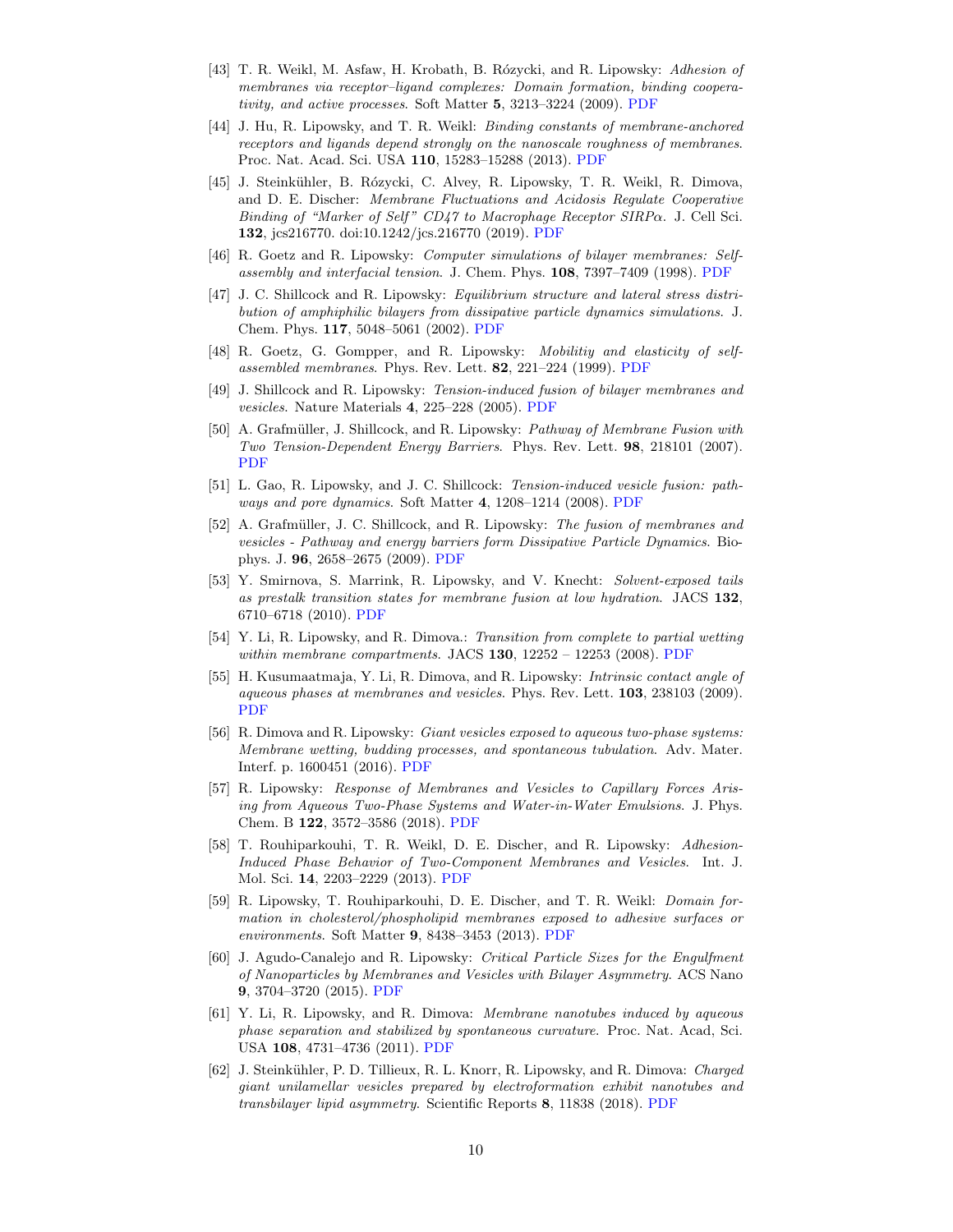- <span id="page-10-0"></span>[63] R. Lipowsky: Coupling of bending and stretching deformations in vesicle membranes. Adv. Colloid Interface Sci. 208, 14–24 (2014). [PDF](http://www.mpikg.mpg.de/rl/P/archive/377.pdf)
- <span id="page-10-1"></span>[64] R. Lipowsky: Curvature Elasticity and Multi-Sphere Morphologies. J. Phys. D: Appl. Phys. 51, 343001 / 22–24 (2018). [PDF](http://www.mpikg.mpg.de/rl/P/archive/436.pdf)
- <span id="page-10-2"></span>[65] R. L. Knorr, R. Dimova, and R. Lipowsky: Curvature of double-membrane organelles generated by changes in membrane size and composition. PLoS ONE 7, e32753 (2012). [PDF](http://www.mpikg.mpg.de/rl/P/archive/334.pdf)
- <span id="page-10-3"></span>[66] R. Knorr, R. Lipowsky, and R. Dimova: Autophagosome closure requires membrane scission. Autophagy 11, 2134–2137 (2015). [PDF](http://www.mpikg.mpg.de/rl/P/archive/401.pdf)
- <span id="page-10-4"></span>[67] J. Agudo-Canalejo and R. Lipowsky: Adhesive Nanoparticles as Local Probles of Membrane Curvature. Nano Letters 15, 7168–7173 (2015). [PDF](http://www.mpikg.mpg.de/rl/P/archive/411.pdf)
- <span id="page-10-5"></span>[68]  $\langle$  B. D. Chithrani and W. C. W. Chan: Elucidating the Mechanism of Cellular Uptake and Removal of Protein-Coated Gold Nanoparticles of Different Sizes and Shapes. Nano Lett. 7, 1542 – 1550 (2007). [PDF](http://www.mpikg.mpg.de/rl/P/archive3/chit07.pdf)  $\mathcal{P}$
- <span id="page-10-6"></span>[69] J. Agudo-Canalejo and R. Lipowsky: Stabilization of membrane necks by adhesive particles, substrate surfaces, and constriction forces. Soft Matter 12, 8155–8166 (2016). [PDF](http://www.mpikg.mpg.de/rl/P/archive/414.pdf)
- <span id="page-10-7"></span>[70] J. Agudo-Canalejo and R. Lipowsky: Uniform and janus-like nanoparticles in contact with vesicles: energy landscapes and curvature-induced forces. Soft Matter 13, 2155–2173 (2017). [PDF](http://www.mpikg.mpg.de/rl/P/archive/421.pdf)
- <span id="page-10-8"></span>[71] R. Dimova, S. Aranda, N. Bezlyepkina, V. Nikolov, K. Riske, and R. Lipowsky: A practical guide to giant vesicles. J. Phys. Cond. Mat 18, S1151–S1176 (2006). [PDF](http://www.mpikg.mpg.de/rl/P/archive/248.pdf)
- <span id="page-10-9"></span>[72] J. Agudo-Canalejo and R. Lipowsky: Domes and cones: Adhesion-induced fission of membranes by ESCRT proteins. PLoS Comp. Biol. 14, e1006422 (2018). [PDF](http://www.mpikg.mpg.de/rl/P/archive/429.pdf)
- <span id="page-10-10"></span>[73] M. Weiss, J. P. Frohnmayer, L. T. Benk, B. Haller, J.-W. Janiesch, T. Heitkamp, M. Börsch, R. Lira, R. Dimova, R. Lipowsky, E. Bodenschatz, J.-C. Baret, T. Vidakovic-Koch, K. Sundmacher, I. Platzmann, and J. P. Spatz: Sequential Bottom-up Assembly of Mechanically Stabilized Synthetic Cells by Microfluidics. Nature Materials 17, 89–95 (2018). [PDF](http://www.mpikg.mpg.de/rl/P/archive/419.pdf)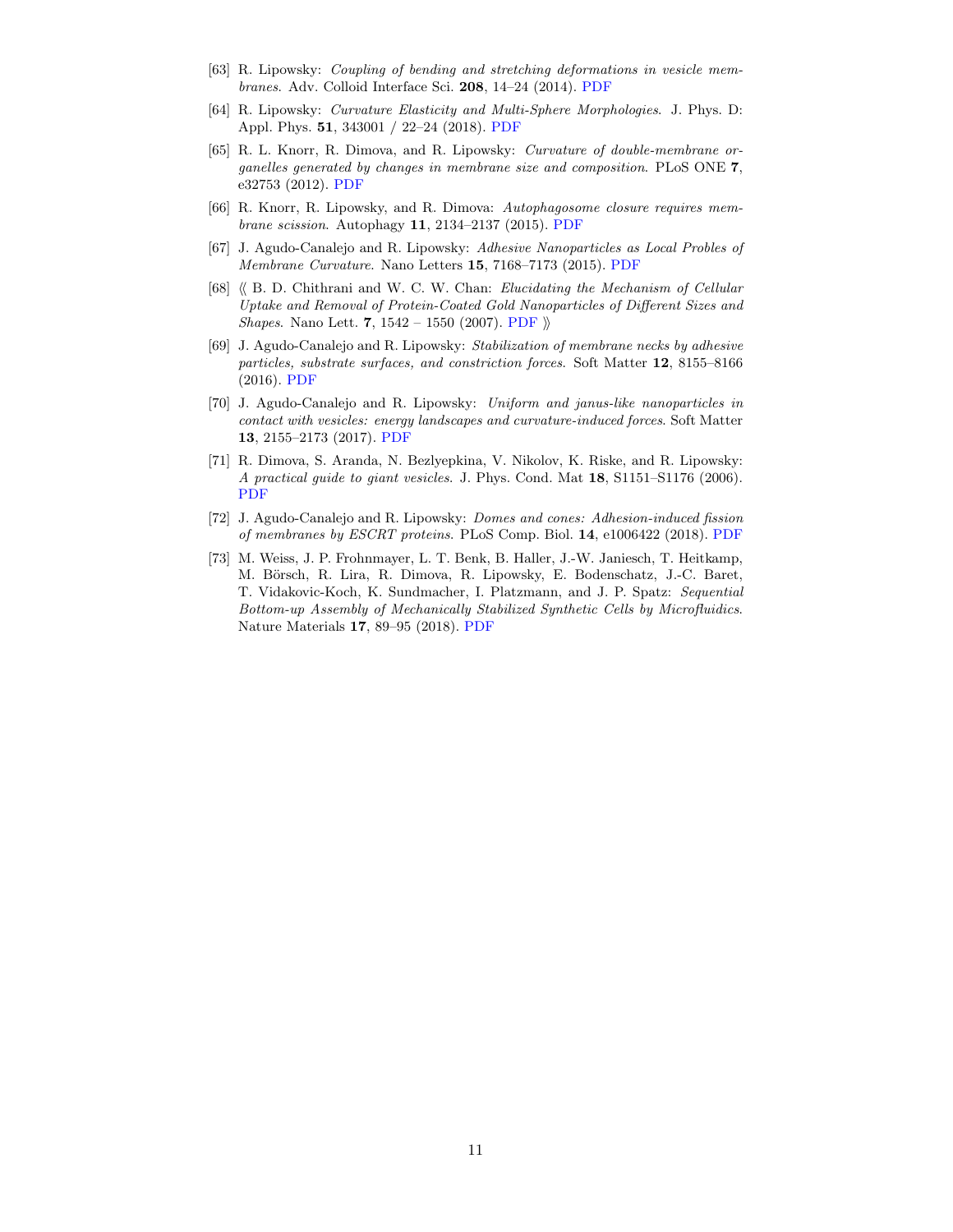# <span id="page-11-0"></span>3. Biomolecular Motors and Nanomachines

## <span id="page-11-1"></span>Chemomechanical coupling of cytoskeletal motors

Molecular motors are able to convert the chemical free energy released from nucleotide hydrolysis into mechanical work. This chemomechanical coupling exhibits some universal features [\[1\]](#page-12-0) and has to satisfy several thermodynamic constraints in the form of balance conditions for the possible enzymatic pathways or motor cycles. [\[2,](#page-12-1) [3\]](#page-12-2) In fact, molecular motors with several catalytic domains are governed by several competing motor cycles as has been explicitly shown for kinesin. [\[4,](#page-12-3) [3\]](#page-12-2) The chemomechanics of two elastically coupled motors leads to rather complex chemomechanical networks, which involve, however, only two parameters in addition to those that describe the activity of a single motor. [\[5\]](#page-12-4)

## Traffic of molecular motors and cargo particles

The cytoskeletal filaments of eukaryotic cells are typically crowded by cargo particles that are pulled by molecular motors. Each cargo particle undergoes directed motion on the filaments and diffusive motion in the surrounding medium. The resulting exclusion processes lead to a build-up of traffic jams [\[6,](#page-12-5) [7\]](#page-12-6), to active pattern formation [\[6,](#page-12-5) [7,](#page-12-6) [8\]](#page-12-7) characterized by steady states with spatially nonuniform density and flux patterns, and to genuine traffic phase transitions [\[7,](#page-12-6) [9,](#page-12-8) [10\]](#page-12-9) between different steady states far from equilibrium.

#### Cargo transport by teams of motors

The cargo transport in cells is usually performed by small teams consisting of several motor molecules. If all motors belong to the same molecular species, their cooperative action leads to uni-directional transport with a strongly increased run length and a characteristic force dependence of the velocity distributions. [\[11,](#page-12-10) [12\]](#page-13-0). The run length may also be enhanced by crosslinking the cargo to the filament via additional molecules that bind to and diffuse along the filament. [\[13\]](#page-13-1) In general, the motors interfere by mutual strain forces that act to pull the motors from the filament or stall their preferred movement. [\[14\]](#page-13-2) If two antagonistic species of motors pull on the cargo in opposite directions, they perform a stochastic tug-of-war which leads to several distinct patterns of bidirectional transport. [\[15\]](#page-13-3) Two important control parameters for such a tug-ofwar are the maximal numbers of active plus-directed and active minus-directed motors. [\[16\]](#page-13-4) The latter numbers can change by motors that hop on to and off from the cargo as observed in kinesin- and dynein-based transport of endosomes. [\[17\]](#page-13-5) The force balance between two elastically coupled motor teams strongly depends on the unbinding rates of the individual motors. [\[18\]](#page-13-6)

#### Filament transport by solid-supported motors

The interactions of cytoskeletal motors and filaments can also be studied by gliding (or motility) assays, in which the motors are immobilized on solid surfaces and act to pull the filaments along these surfaces. As one increases the surface density of the filaments, these systems undergo isotropic-nematic phase transitions. [\[19\]](#page-13-7) The nematic ordering is enhanced by increasing the motor density because the motors lead to an effective lengthening of the filaments. The transport of individual filaments by two species of motors, slow and fast ones, leads to different motility regimes with distinct transport patterns [\[20\]](#page-13-8), in close analogy to the stochastic tug-of-war between two antagonistic teams of motors [\[15\]](#page-13-3).

#### (De)polymerization of actin filaments

Actin filaments grow and shrink by attachment and detachment of G-actin monomers at the two filament ends. These processes, which can be studied by Brownian Dynamics simulations [\[21,](#page-13-9) [22\]](#page-13-10), are coupled to nucleotide hydrol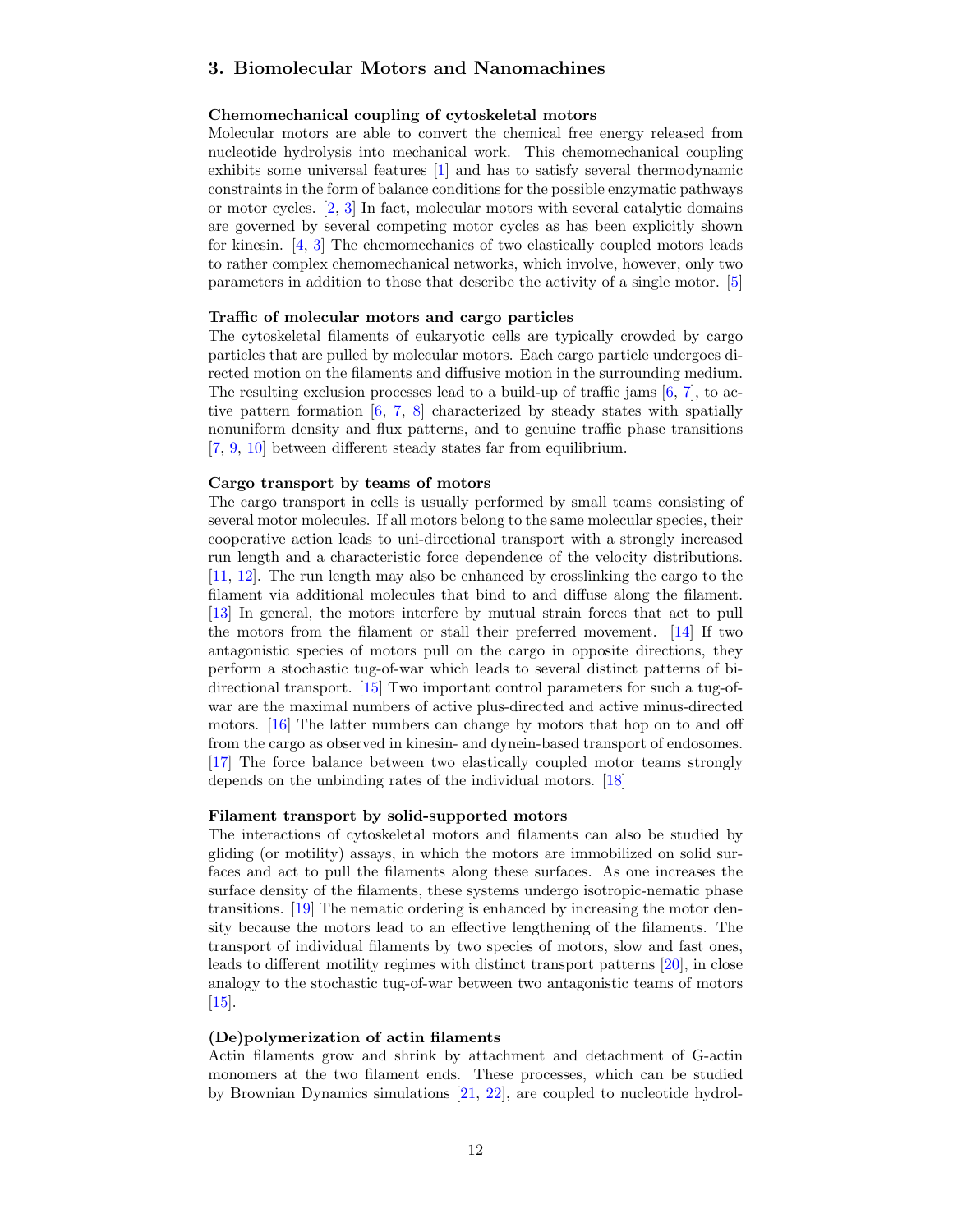ysis, a two-step process consisting of ATP cleavage and phosphate release. In principle, both processes could be cooperative, i.e., could depend on the local neighborhood of the subunit or protomer in the filament. [\[23\]](#page-13-11) Recent single filament experiments provide strong evidence, however, that phosphate release represents a random, non-cooperative process. [\[24,](#page-13-12) [25\]](#page-13-13) Furthermore, a systematic theoretical analysis of the experimental data on intermittent depolymerization of actin filaments revealed that this process is caused by photo-induced dimerization of actin protomers. [\[26\]](#page-13-14) Each interruption of depolymerization represents the delayed dissociation of a single actin dimer, a single molecule event that can be directly observed in the optical microscope.

## Ribosomes and protein synthesis

Ribosomes are complex molecular machines that translate the codon sequences of mRNA molecules into amino acid sequences, the primary structure of proteins. This translation process involves numerous ribosomal states and individual transitions that can be studied in vitro but not in vivo. A general computational method has been recently developed by which one can deduce the in-vivo rates from their in-vitro values. [\[27,](#page-13-15) [28\]](#page-13-16) The deduced rates have been validated by three independent sets of in-vivo data. Other interesting aspects of translation are provided by the formation of polysomes, i.e., the simultaneous translation of the same mRNA by several ribosomes and by the relatively short life time of the mRNA. [\[29\]](#page-13-17) This aging effect leads to translation rates that decrease with increasing mRNA length [\[30\]](#page-13-18) and to a non-exponential decay of mRNA numbers [\[31\]](#page-13-19). The stochastic modelling of the translation process has been recently extended to analyze the co-translational motion of the nascent peptide chain into the exit tunnel of the ribosome. [\[32\]](#page-13-20) This analysis revealed that the kinetics of translation of the same codon depends on the position of the codon within the mRNA.

#### Selected Publications on "Nanomachines"

- <span id="page-12-0"></span>[1] R. Lipowsky: Universal aspects of the chemo-mechanical coupling for molecular motors. Phys. Rev. Lett. 85, 4401–4404 (2000). [PDF](http://www.mpikg.mpg.de/rl/P/archive/171.pdf)
- <span id="page-12-1"></span>[2] S. Liepelt and R. Lipowsky: Steady-state balance conditions for molecular motor cycles and stochastic nonequilibrium processes. EPL 77, 50002 (2007). [PDF](http://www.mpikg.mpg.de/rl/P/archive/251.pdf)
- <span id="page-12-2"></span>[3] R. Lipowsky, S. Liepelt, and A. Valleriani: Energy conversion of molecular motors coupled to nucleotide hydrolysis. J. Stat. Phys. 135, 951–975 (2009). [PDF](http://www.mpikg.mpg.de/rl/P/archive/298.pdf)
- <span id="page-12-3"></span>[4] S. Liepelt and R. Lipowsky: Kinesin's network of chemomechanical motor cycles. Phys. Rev. Lett. 98, 258102 (2007). [PDF](http://www.mpikg.mpg.de/rl/P/archive/257.pdf)
- <span id="page-12-4"></span>[5] C. Keller, F. Berger, S. Liepelt, and R. Lipowsky: Network complexity and parametric simplicity for cargo transport by two molecular motors. J. Stat. Phys. 150, 205–234 (2013). [PDF](http://www.mpikg.mpg.de/rl/P/archive/358.pdf)
- <span id="page-12-5"></span>[6] R. Lipowsky, S. Klumpp, and T. Nieuwenhuizen: Random walks of cytoskeletal motors in open and closed compartments. Phys. Rev. Lett. 87, 108101 (2001). [PDF](http://www.mpikg.mpg.de/rl/P/archive/173.pdf)
- <span id="page-12-6"></span>[7] S. Klumpp and R. Lipowsky: Traffic of molecular motors through open tube-like compartments. J. Stat. Phys. 113, 233–268 (2003). [PDF](http://www.mpikg.mpg.de/rl/P/archive/188.pdf)
- <span id="page-12-7"></span>[8] S. Klumpp, T. M. Nieuwenhuizen, and R. Lipowsky: Self-organized density patterns of molecular motors in arrays of cytoskeletal filaments. Biophys. J. 88, 3118–3132 (2005). [PDF](http://www.mpikg.mpg.de/rl/P/archive/210.pdf)
- <span id="page-12-8"></span>[9] S. Klumpp and R. Lipowsky: Phase transitions in systems with two species of molecular motors. Europhys. Lett. 66, 90–96 (2004). [PDF](http://www.mpikg.mpg.de/rl/P/archive/202.pdf)
- <span id="page-12-9"></span>[10] M. J. I. Müller, S. Klumpp, and R. Lipowsky: *Molecular motor traffic in a half*open tube. J. Phys. Cond. Mat. 17, S3839–S3850 (2005). [PDF](http://www.mpikg.mpg.de/rl/P/archive/232.pdf)
- <span id="page-12-10"></span>[11] S. Klumpp and R. Lipowsky: Cooperative cargo transport by several molecular motors. Proc. Nat. Acad. Sci. USA 102, 17284-17289 (2005). [PDF](http://www.mpikg.mpg.de/rl/P/archive/227.pdf)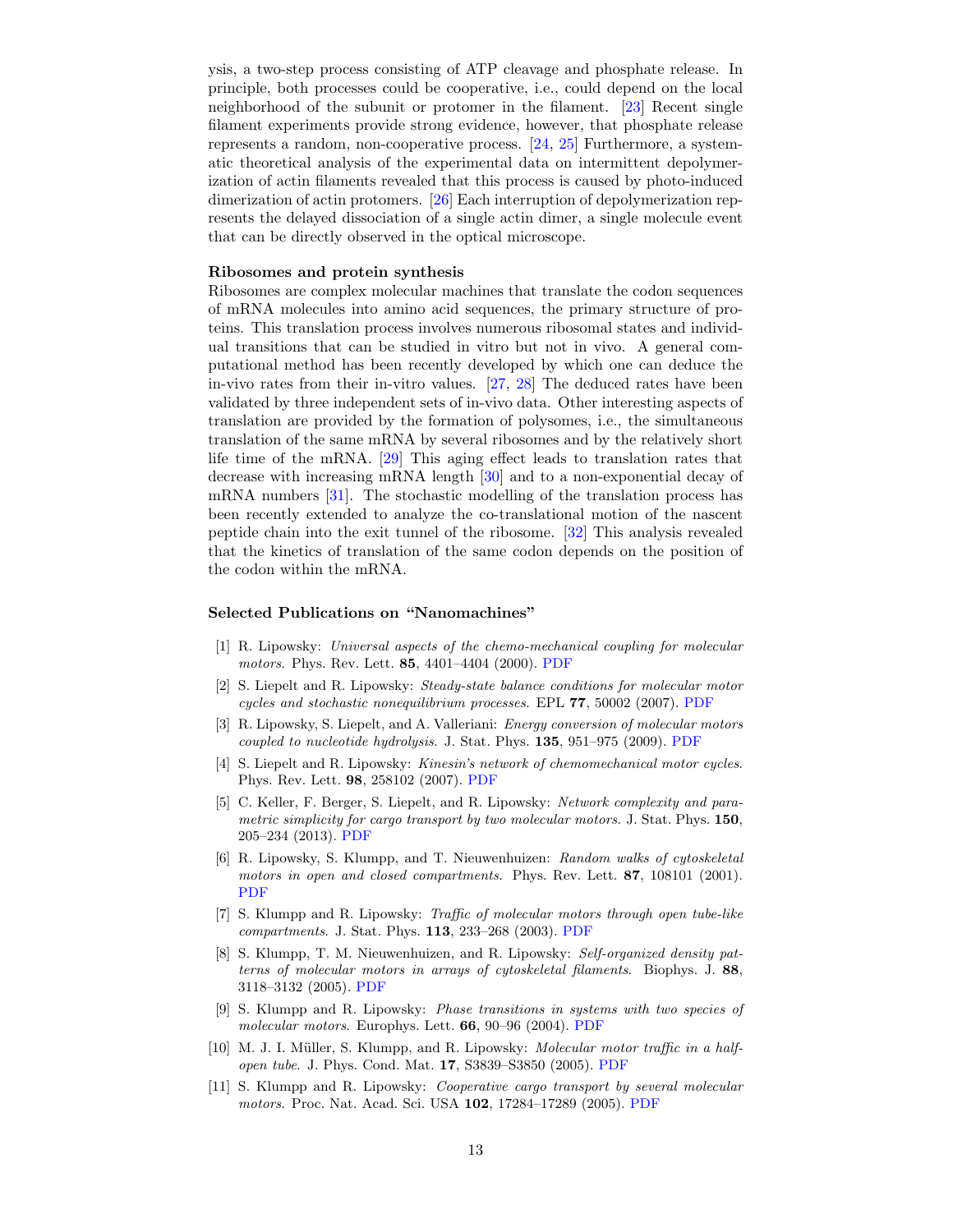- <span id="page-13-0"></span>[12] J. Beeg, S. Klumpp, R. Dimova, R. S. Gracia, E. Unger, and R. Lipowsky: Transport of beads by several kinesin motors. Biophys. J. 94, 532–541 (2008). [PDF](http://www.mpikg.mpg.de/rl/P/archive/264.pdf)
- <span id="page-13-1"></span>[13] F. Berger, M. J. I. Müller, and R. Lipowsky: Enhancement of the processivity of  $kinesin-transformed cargo by myosin V. EPL 87, 28002 (2009). PDF$  $kinesin-transformed cargo by myosin V. EPL 87, 28002 (2009). PDF$
- <span id="page-13-2"></span>[14] F. Berger, C. Keller, S. Klumpp, and R. Lipowsky: Distinct transport regimes for two elastically coupled molecular motors. Phys. Rev. Lett. 108, 208101 (2012). [PDF](http://www.mpikg.mpg.de/rl/P/archive/363.pdf)
- <span id="page-13-3"></span>[15] M. J. I. Müller, S. Klumpp, and R. Lipowsky: Tug-of-war as a cooperative mechanism for bidirectional cargo transport by molecular motors. Proc. Nat. Acad. Sci. USA 105, 4609–4614 (2008). [PDF](http://www.mpikg.mpg.de/rl/P/archive/277.pdf)
- <span id="page-13-4"></span>[16] M. J. I. Müller, S. Klumpp, and R. Lipowsky: *Motility states of molecular motors* engaged in a stochastic tug-of-war. J. Stat. Phys.  $133$ ,  $1059-1081$  (2008). [PDF](http://www.mpikg.mpg.de/rl/P/archive/297.pdf)
- <span id="page-13-5"></span>[17] M. Schuster, R. Lipowsky, M.-A. Assmann, P. Lenz, and G. Steinberg: Transient binding of dynein controls bidirectional long-range motility of early endosomes. Proc. Nat. Acad, Sci. USA 108, 3618–3623 (2011). [PDF](http://www.mpikg.mpg.de/rl/P/archive/332.pdf)
- <span id="page-13-6"></span>[18] M. Ucar and R. Lipowsky: Tug-of-war between two elastically coupled molecular motors: a case study on force generation and force balance. Soft Matter 13, 328–344 (2017). [PDF](http://www.mpikg.mpg.de/rl/P/archive/418.pdf)
- <span id="page-13-7"></span>[19] P. Kraikivski, R. Lipowsky, and J. Kierfeld: Enhanced Ordering of Interacting Filaments by Molecular Motors. Phys. Rev. Lett. 96, 258103 (2006). [PDF](http://www.mpikg.mpg.de/rl/P/archive/243.pdf)
- <span id="page-13-8"></span>[20] X. Li, R. Lipowsky, and J. Kierfeld: Bifurcation of velocity distributions in cooperative transport of filaments by fast and slow motors. Biophys. J. 104, 666–676 (2013). [PDF](http://www.mpikg.mpg.de/rl/P/archive/371.pdf)
- <span id="page-13-9"></span>[21] K. Guo, J. C. Shillcock, and R. Lipowsky: Self-assembly of actin monomers into long filaments: Brownian dynamics simulations. J. Chem. Phys. 131, 015102 (2009). [PDF](http://www.mpikg.mpg.de/rl/P/archive/270.pdf)
- <span id="page-13-10"></span>[22] K. Guo, J. C. Shillcock, and R. Lipowsky: Treadmilling of actin filaments via Brownian dynamics simulations. J. Chem. Phys. 133, 155105 (2010). [PDF](http://www.mpikg.mpg.de/rl/P/archive/330.pdf)
- <span id="page-13-11"></span>[23] X. Li, J. Kierfeld, and R. Lipowsky: Actin Polymerization and Depolymerization Coupled to Cooperative Hydrolysis. Phys. Rev. Lett. 103, 048102 (2009). [PDF](http://www.mpikg.mpg.de/rl/P/archive/286.pdf)
- <span id="page-13-12"></span>[24] A. Jégou, T. Niedermayer, J. Orbán, D. Didry, R. Lipowsky, M.-F. Carlier, and G. Romet-Lemonne: Individual actin filaments in a microfluidic flow reveal the mechanism of ATP hydrolysis and the function of profilin. PLoS Biology 9, e1001161 (2011). [PDF](http://www.mpikg.mpg.de/rl/P/archive/350.pdf)
- <span id="page-13-13"></span>[25] A. Jégou, T. Niedermayer, R. Lipowsky, M.-F. Carlier, and G. Romet-Lemonne: On phosphate release in actin filaments. Biophys. J. 104, 2778–2779 (2013). [PDF](http://www.mpikg.mpg.de/rl/P/archive/384.pdf)
- <span id="page-13-14"></span>[26] T. Niedermayer, A. Jégou, L. Chièze, B. Guichard, E. Helfer, G. Romet-Lemonne, M.-F. Carlier, and R. Lipowsky: Intermittent depolymerization of actin filaments is caused by photo-induced dimerization of actin protomers. Proc. Nat. Acad. Sci. USA 109, 10769–10774 (2012). [PDF](http://www.mpikg.mpg.de/rl/P/archive/349.pdf)
- <span id="page-13-15"></span>[27] S. Rudorf, M. Thommen, M. Rodnina, and R. Lipowsky: Deducing the kinetics of protein synthesis in vivo from the transition rates measured in vitro. PLoS Comp. Biol. 10, e1003909 (2014). [PDF](http://www.mpikg.mpg.de/rl/P/archive/366.pdf)
- <span id="page-13-16"></span>[28] S. Rudorf and R. Lipowsky: Protein Synthesis in E. coli: Dependence of Codonspecific Elongation on tRNA Concentration and Codon Usage. PLoS ONE 10, e013494 (2015). [PDF](http://www.mpikg.mpg.de/rl/P/archive/367.pdf)
- <span id="page-13-17"></span>[29] A. Valleriani, Z. Ignatova, A. Nagar, and R. Lipowsky: Turnover of messenger RNA: Polysome statistics beyond the steady state. EPL 89, 58003 (2010). [PDF](http://www.mpikg.mpg.de/rl/P/archive/320.pdf)
- <span id="page-13-18"></span>[30] A. Valleriani, G. Zhang, A. Nagar, Z. Ignatova, and R. Lipowsky: Length dependent translation of messenger RNA by ribosomes. Phys. Rev. E 83, 042903 (2011). [PDF](http://www.mpikg.mpg.de/rl/P/archive/338.pdf)
- <span id="page-13-19"></span>[31] C. Deneke, R. Lipowsky, and A. Valleriani: *Effect of ribosome shielding on mRNA* stability. Phys. Biol. 10, 046008 (2013). [PDF](http://www.mpikg.mpg.de/rl/P/archive/372.pdf)
- <span id="page-13-20"></span>[32] N. Haase, W. Holtkamp, R. Lipowsky, M. Rodnina, and S. Rudorf: Decomposition of time-dependent fluorescence signals reveals codon-specific kinetics of protein synthesis. Nucleic Acids Res. p. DOI: 10.1093/nar/gky740 (2018). [PDF](http://www.mpikg.mpg.de/rl/P/archive/438onl.pdf)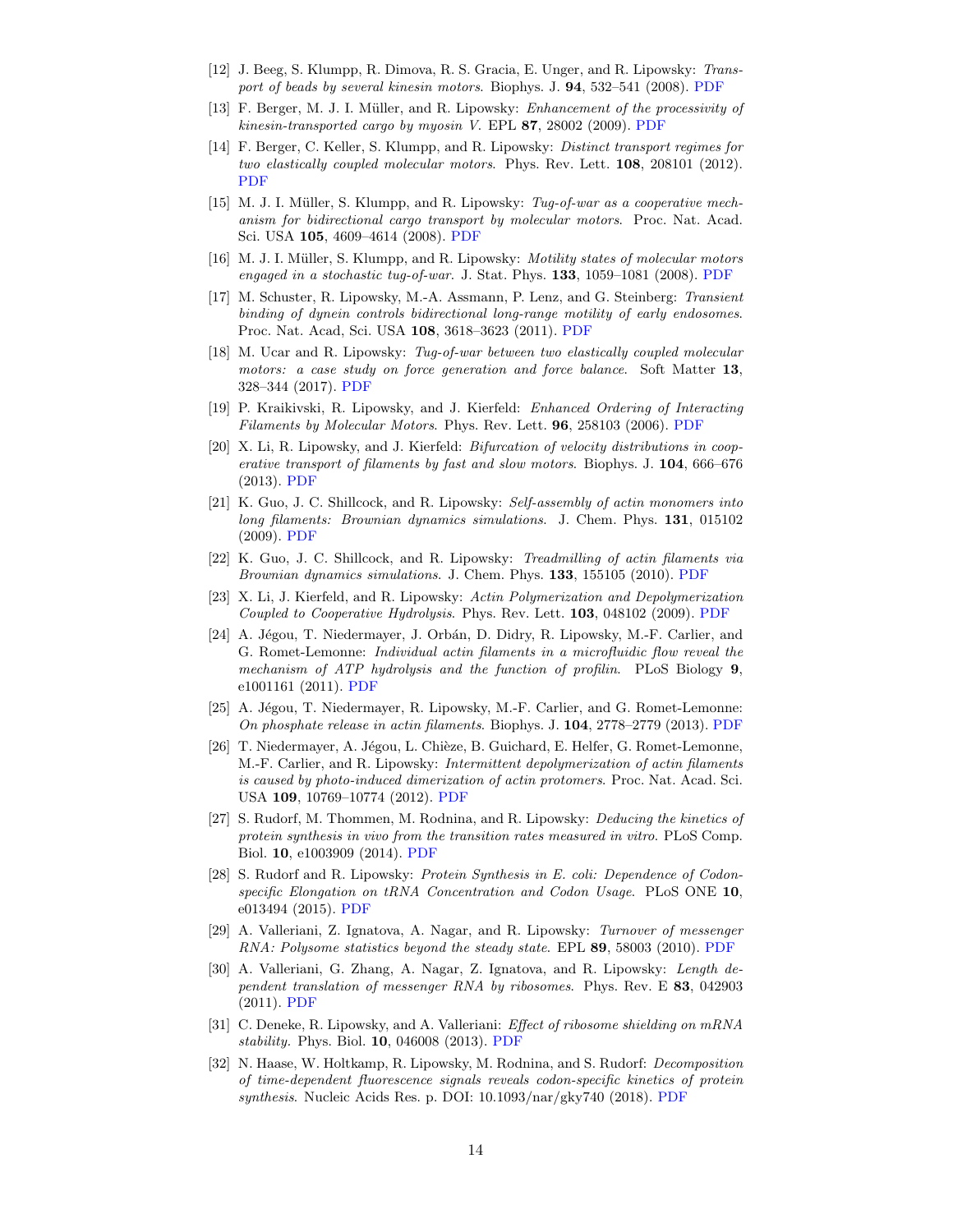# <span id="page-14-0"></span>4. Additional Fields of Interest

## <span id="page-14-1"></span>Conformations of semi-flexible polymers

On molecular scales, semi-flexible polymers behave as semi-rigid rods that keep their spatial orientation up to the so-called persistence length. On larger length scales, the polymers lose their orientation and attain random coil conformations. This behavior implies a renormalized, scale-dependent bending stiffness that decays to zero on large scales. [\[1\]](#page-15-0) When a weak stretching force is applied to a semi-flexible polymer, it primarily acts to reduce the amplitude of thermally excited shape fluctuations. A strong stretching force, on the other hand, probes the molecular bonds between the monomers or subunits of the polymer. The full range of forces is covered by the semi-flexible harmonic chain model [\[2\]](#page-15-1), which was originally introduced for the hydrocarbon tails of lipid molecules [\[3\]](#page-15-2). When a compressive force is applied, the semi-flexible polymer undergoes a buckling (or Euler) instability at a critical buckling force, which is also affected by thermal fluctuations. [\[4,](#page-15-3) [5\]](#page-15-4) A rather interesting class of semi-flexible polymers is provided by oligo- and polysaccharides. Even though the backbone of an oligosaccharide assumes an essentially straight conformation in the absence of external forces, it can be easily bent by forces of physiological magnitude as revealed by molecular simulations. [\[6,](#page-15-5) [7\]](#page-15-6)

#### Unbinding transitions of filament bundles

Semi-flexible polymers such as cytoskeletal filaments form long bundles, in which the filaments are essentially parallel to each other. These bundles are stabilized, e.g., by attractive van der Waals forces or molecular crosslinkers. The competition between these attractive interactions and the entropy loss of the confined filaments leads to unbinding or unbundling transitions as one increases the temperature or decreases the concentration of the molecular crosslinkers [\[8\]](#page-15-7), in close analogy to the unbinding transitions of interacting membranes [\[9,](#page-15-8) [10\]](#page-15-9). The critical behavior of two interacting filaments in  $1 + d$  dimensions can be obtained exactly from the fluctuations of the unbound filaments via a duality relation. [\[11\]](#page-15-10) Thicker bundles containing more than two filaments exhibit different morphologies, including kinetically trapped states consisting of several sub-bundles, but undergo a single transition, at which all filaments unbind simultaneously. [\[8\]](#page-15-7) At this transition, the bundle thickness changes in a discontinuous manner whereas other bundle properties exhibit scaling laws characterized by critical exponents, in agreement with recent experiments [\[12\]](#page-15-11).

#### Dynamical processes on networks

Networks composed of vertices (or nodes) and edges (or links) provide a general theoretical framework for the representation of many different systems. First, any system with a discrete state space can be viewed as a network, in which the vertices represent the different states of the system and the edges correspond to possible transitions between these states. One example is provided by network representations of molecular motors. [\[13,](#page-15-12) [14\]](#page-15-13) Second, composite systems that consist of many different but similiar components can also be viewed as networks, in which the vertices represent the different components and the edges correspond to "interactions" between these components. In general, the different components of the system can attain several internal states that evolve with time. The simplest case is provided by binary variables that can be active or inactive. [\[15,](#page-15-14) [16,](#page-15-15) [17,](#page-15-16) [18,](#page-15-17) [19\]](#page-15-18) At any given time, the state of the composite system is then characterized by an activity pattern of the network, and the system's dynamics is described by the time evolution of this pattern. Depending on the initial pattern, the system will reach one of the dynamical attractors that govern the system's long-time behavior. Scale-free networks without degree-degree correlations are characterized by only two stable fixed points [\[15,](#page-15-14) [16\]](#page-15-15). In contrast,